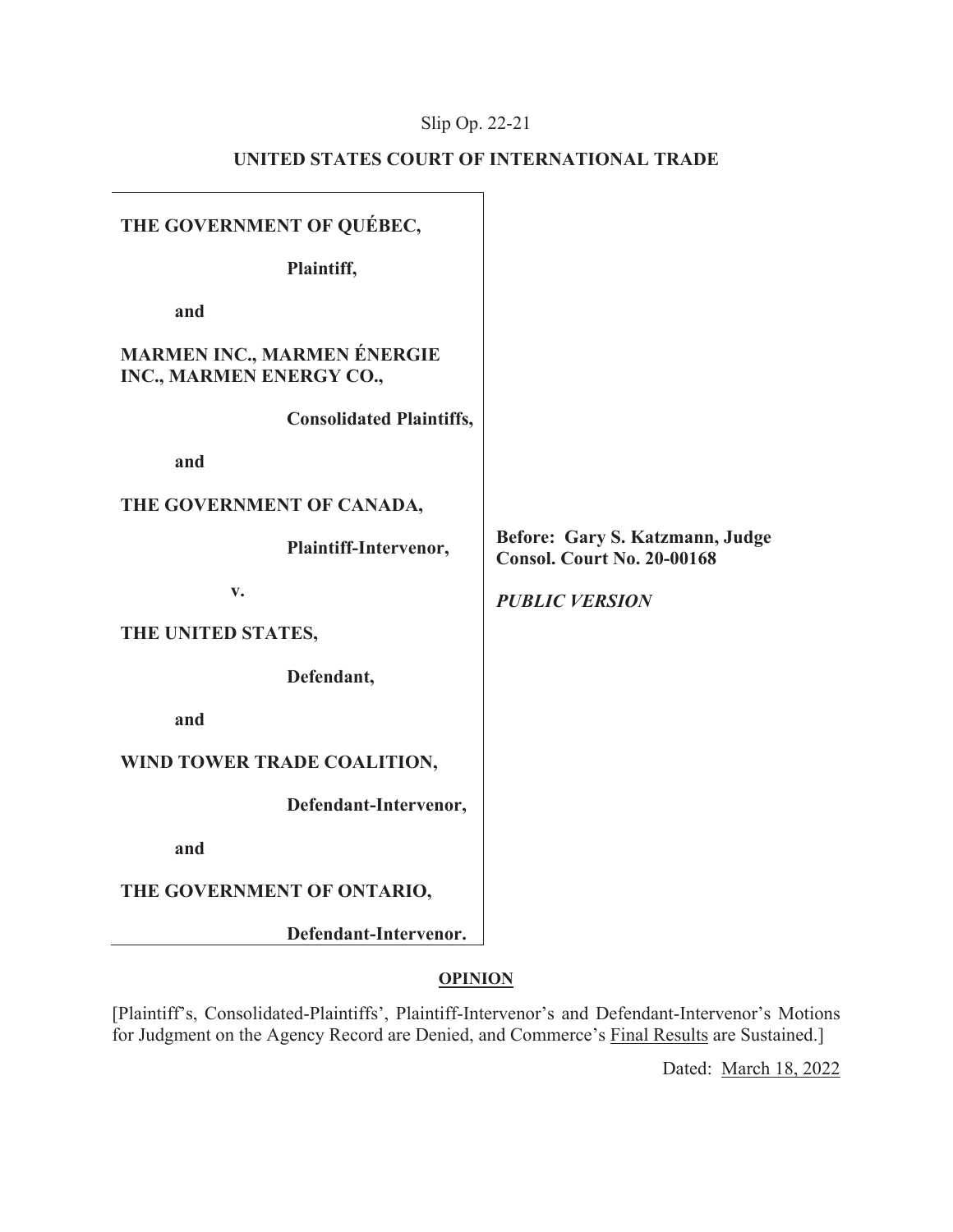# Consol. Court No. 20-00168 Page 2 *PUBLIC VERSION*

Jay C. Campbell, White & Case, LLP, of Washington, D.C., argued for Consolidated Plaintiffs Marmen, Inc.; Marmen Énergie Inc.; and Marmen Energy Co. With him on the brief were Allison J.G.Kepkay, Ting-Ting Kao, and Ron Kendler.

Alan G. Kashdan, McDermott Will & Emery LLP, of Washington, D.C., argued for Plaintiff-Intervenor Government of Canada. With him on the brief were Joanne E. Osendarp, Tim Hruby, and Conor Gilligan.

Joshua E. Kurland, Trial Attorney, Commercial Litigation Branch, Civil Division, U.S. Department of Justice, of Washington, D.C., argued for Defendant United States. With him on the brief were Brian M. Boyton, Acting Assistant Attorney General, Jeanne E. Davidson, Director, and Reginald T. Blades, Jr., Assistant Director. Of Counsel Paul K. Keith, Attorney, Office of the Chief Counsel for Trade Enforcement & Compliance.

Maureen E. Thorson, Wiley Rein, LLP, of Washington, D.C., argued for Defendant-Intervenor Wind Tower Trade Coalition. With him on the brief were Alan H. Price, Daniel B. Pickard, Robert E. DeFrancesco, III, Laura El-Sabaawi, and Cynthia C. Galvez.

H. Deen Kaplan, Hogan Lovells US LLP, of Washington, D.C., for Defendant-Intervenor Government of Ontario.

Katzmann, Judge: Wind towers are used to convert the energy from wind to electrical energy. Utility scale wind towers, now before the court, are tubular steel structures upon which other wind turbine components are mounted, and are used primarily in utility scale electrical power generation projections. Petitions for the Imposition of Antidumping and Countervailing Duties, Utility Scale Wind Towers from Canada, Indonesia, the Republic of Korea, and the Socialist Republic of Vietnam at 7–18 (July 9, 2019), P.R. 1, 2, 7, 9, 15, C.R. 1, 2, 7, 9, 15 ("Petitions"). This case presents five issues arising from the United States Department of Commerce's ("Commerce") final determination after countervailing duty ("CVD") investigation that in derogation of U.S. fair trade laws, subsidies are being provided to producers and exporters of utility wind towers from Canada, and from Commerce's consequent issuance of CVD orders based on assessment of remedial CVD subsidy rates. Utility Scale Wind Towers from Canada: Final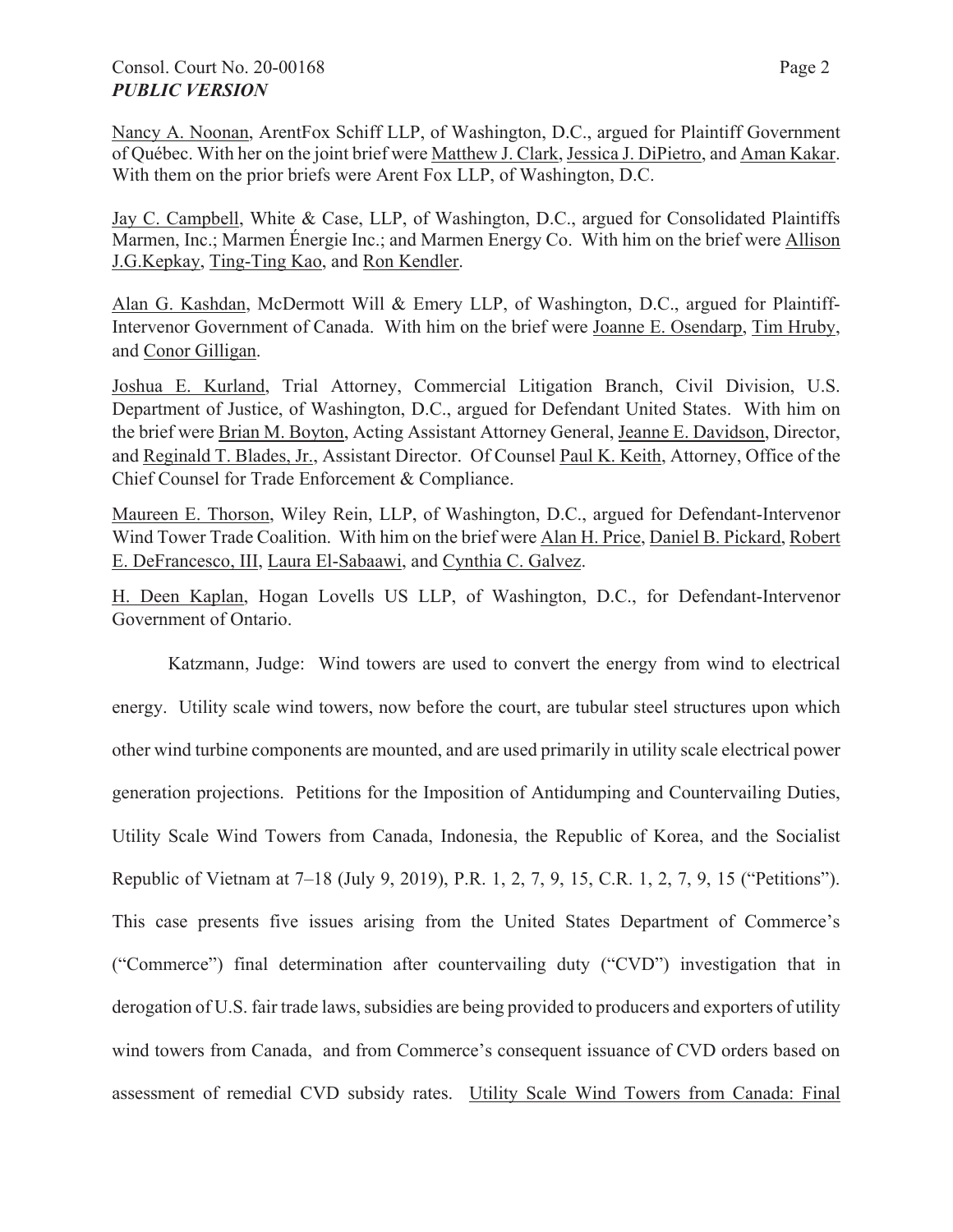Affirmative Countervailing Duty Determ. and Final Negative Determ. of Critical Circumstances, 85 Fed. Reg. 40,245 (July 6, 2020), P.R. 401 ("Final Results"). The Final Results are now challenged for a variety of reasons by Plaintiff Government of Québec ("GoQ"), Plaintiff-Intervenor Government of Canada ("GoC"), and Consolidated Plaintiffs Marmen Énergie and Marmen Inc. (collectively, "Marmen"), as well as by Defendant-Intervenor Wind Tower Trade Coalition ("WTTC"). First, Marmen challenges Commerce's determination that Marmen's proposed foreign currency adjustment from its auditor was unverified and unreliable, and accordingly properly excluded from the total sales denominator used to calculate the subsidy rate. Second, WTTC challenges Commerce's determination that the Québec Local Content Requirement program constitutes a "recurring benefit" such that it was not countervailable during the period of investigation ("POI"). Third, GoQ and GoC challenge Commerce's determination that the Québec On-the-Job Training Tax Credit is de facto specific as required by 19 U.S.C. § 1677(5A). Fourth, GoQ and Marmen challenge Commerce's exclusion of tax liabilities in computing the benefit conferred by the GASPÉTC tax credit. Fifth, GoQ, GoC and Marmen challenge Commerce's determination of financial contribution and benefit for additional depreciation allowed for buildings used in manufacturing in Canada's and Québec's tax systems. The court sustains all of Commerce's challenged determinations and denies the motions of Plaintiff, Consolidated Plaintiff, Plaintiff-Intervenors, and Defendant-Intervenor for judgment on the agency record.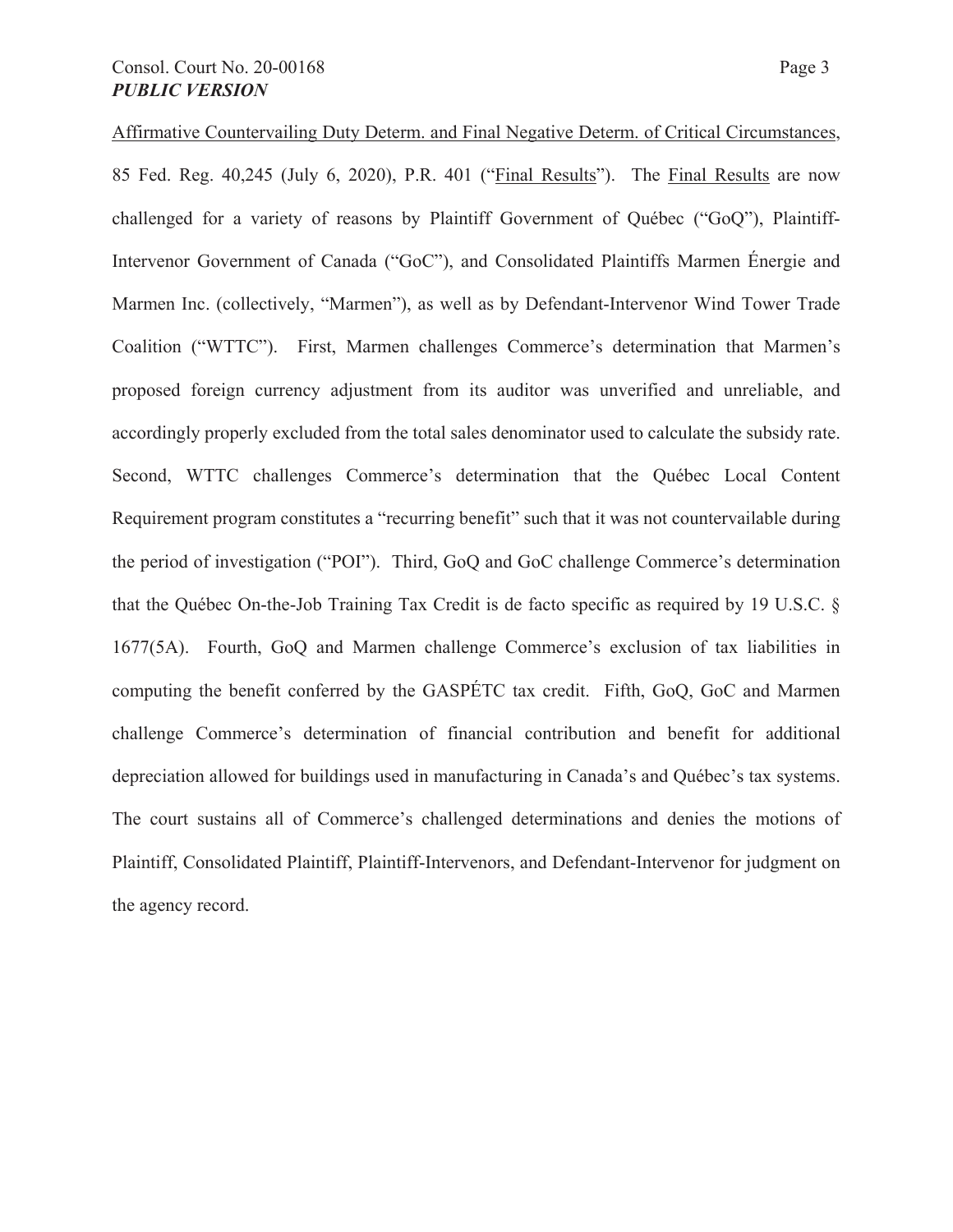#### **BACKGROUND**

### *I. Legal Background*

The Tariff Act of 1930 (the "Tariff Act") was enacted to empower Commerce to address trade distortions caused by unfair economic practices.<sup>1</sup> In particular, it provides for the investigation of potential government subsidization and for the imposition of duties on subject merchandise. Sioux Honey Ass'n v. Hartford Fire Ins. Co., 672 F.3d 1041, 1046–47 (Fed. Cir. 2012); see also Bebitz Flanges Works Pvt. Ltd. v. United States, 44 CIT , 433 F. Supp. 3d 1309, 1314 (2020). These CVD actions are intended to be remedial rather than punitive in nature, Chaparral Steel Co. v. United States, 901 F.2d 1097, 1103 (Fed. Cir. 1990), and it is therefore Commerce's duty to determine rates "as accurately as possible," Rhone Poulenc, Inc. v. United States, 899 F.2d 1185, 1191 (Fed. Cir. 1990).

In order to impose duties under Section 701 of the Tariff Act of 1930, Commerce must first find the existence of a countervailable subsidy. A countervailable subsidy is one which satisfies the following elements: (1) a government or public authority has directly or indirectly provided a financial contribution; (2) a benefit is thereby conferred upon the recipient of the financial contribution; and (3) the subsidy is specific to a foreign enterprise or foreign industry, or a group of such enterprises or industries. See 19 U.S.C. §§ 1677(5), (5A). If Commerce determines that

<sup>&</sup>lt;sup>1</sup> Further citations to the Tariff Act of 1930, as amended, are to the relevant provision of Title 19 of the U.S. Code, 2012 edition. Citations to 19 U.S.C. §§ 1677e, 1677m however, are not to the U.S. Code, 2012 edition, but to the unofficial U.S. Code Annotated 2018 edition. The current U.S.C.A. reflects the amendments made to 19 U.S.C. §§ 1677e, 1677m (2012) by the Trade Preferences Extension Act of 2015, Pub. L. No. 114–27, § 502, 129 Stat. 362, 383–84 (2015). The TPEA amendments are applicable to all determinations made on or after August 6, 2015, and therefore, are applicable to this proceeding. See Dates of Application of Amendments to the Antidumping and Countervailing Duty Laws Made by the Trade Preferences Extension Act of 2015, 80 Fed. Reg. 46,793, 46,794 (Dep't Commerce Aug. 6, 2015).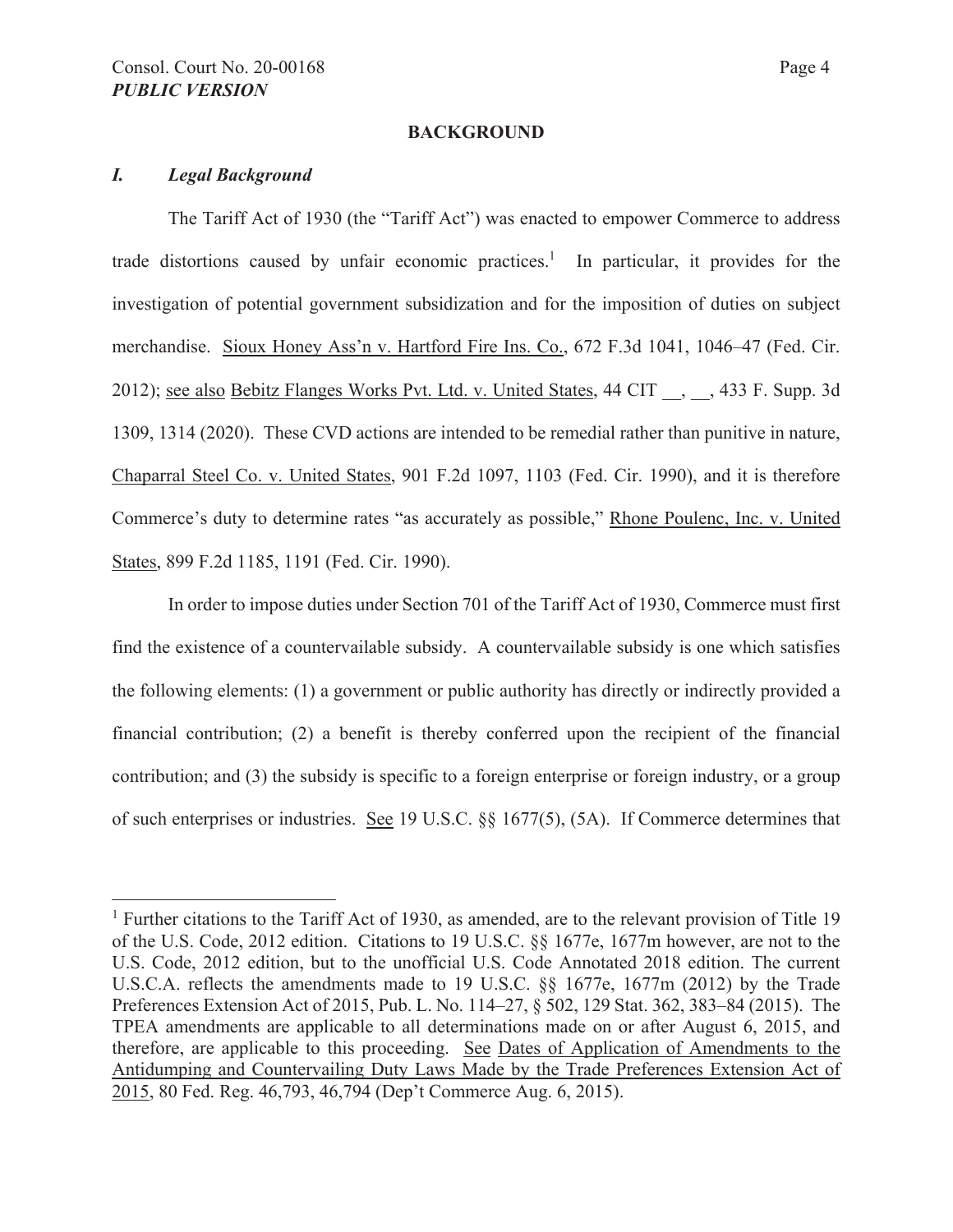a foreign government is providing a countervailable subsidy with respect to the manufacture, production, or export of a class or kind of merchandise imported, sold, or likely to be sold for import into the United States, and the International Trade Commission determines that an industry in the United States thereby is materially injured or threatened with material injury, Commerce is required by statute to impose a CVD upon such merchandise equal to the net countervailable subsidy. See id. § 1677(5).

With respect to the first factor, the Tariff Act defines financial contribution not only as "the direct transfer of funds" but also as "foregoing or not collecting revenue that is otherwise due, such as granting tax credits or deductions from taxable income." Id.  $\S$  1677(5)(D)(i)–(ii).

With respect to the second factor, the Tariff Act and Commerce regulations set out how Commerce must define, quantify and allocate benefits. In relevant part: (i) The Tariff Act provides that "a benefit shall normally be treated as conferred . . . in the case where goods or services are provided . . . if such goods are purchased for more than adequate remuneration[,]" id.  $\S 1677(5)(E)$ ; (ii) 19 C.F.R. § 351.503 provides the general rules for identifying and delimiting a benefit; and, (iii) 19 C.F.R. § 351.509 provides specific rules for benefits provided by means of direct taxes.

With respect to the third factor, the statute requires that a countervailable subsidy must exhibit either de jure or de facto specificity. See 19 U.S.C. § 1677(5A). A subsidy is de jure specific where the authority providing the subsidy, or its authorizing legislation, expressly limits access to the subsidy to an enterprise or industry. See id.  $\S 1677(5A)(D)(i)$ . To avoid a designation of de jure specificity, the administering authority must ensure that access to the subsidy is governed by objective industry- or enterprise-neutral criteria resulting in automatic eligibility, and that the criteria for eligibility are both strictly followed and clearly set forth in the relevant official materials so as to be verifiable. See id.  $\S$  1677(5A)(D)(ii). A subsidy that escapes de jure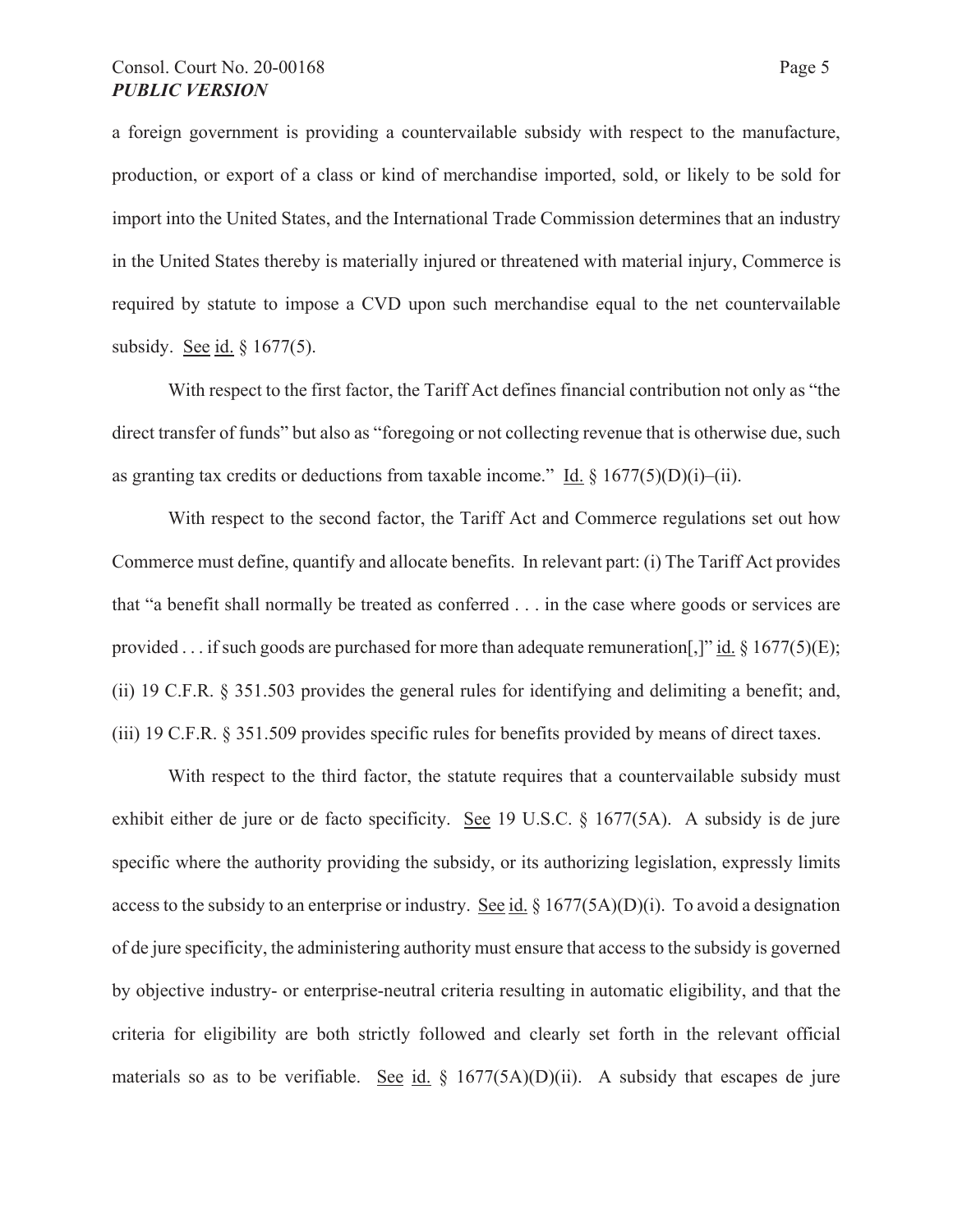specificity may nevertheless be designated de facto specific if one or more of the following criteria are satisfied: (1) the actual recipients of the subsidy, whether considered on an enterprise or industry basis, are limited in number; (2) an enterprise or industry is a predominant user of the subsidy; (3) an enterprise or industry receives a disproportionately large amount of the subsidy; or (4) the manner in which the authority providing the subsidy has exercised discretion in the decision to grant the subsidy indicates that an enterprise or industry is favored over others. Id.  $§ 1677(5A)(D)(iii)(I)–(IV).$ 

## *II. Factual and Procedural History*

On July 9, 2019, WTTC filed AD and CVD petitions with Commerce, alleging in relevant part that utility scale wind towers from Canada were subsidized, and that imports of these products were causing material injury to the U.S. wind tower industry. See generally, Petitions. On August 6, 2019, Commerce began its investigation of Marmen for the period of investigation ("POI") from January 1, 2018, through December 31, 2018. See Utility Scale Wind Towers from Canada, Indonesia, and the Socialist Republic of Vietnam: Initiation of Countervailing Duty Investigations, 84 Fed. Reg. 38,216 (Dep't Commerce Aug. 6, 2019); see also Mem. from J. Maeder to J. Kessler, re: Issues and Decision Mem. for the Final Determ. of the Countervailing Duty Investigation of Utility Scale Wind Towers from Canada at 3 (Dep't Commerce June 29, 2020), P.R. 399 ("IDM"). Commerce then selected "the two largest producers/exporters of the subject merchandise, by volume," as mandatory respondents: Marmen Énergie and Marmen Inc. (collectively, "Marmen").<sup>2</sup> Mem. from J. Maeder to J. Kessler, re: Decision Mem. for the Prelim. Determ. of

<sup>&</sup>lt;sup>2</sup> In CVD investigations or administrative reviews, Commerce may select mandatory respondents pursuant to 19 U.S.C. § 1677f-1(e)(2), which provides:

If the administering authority determines that it is not practicable to determine individual countervailable subsidy rates under paragraph (1) because of the large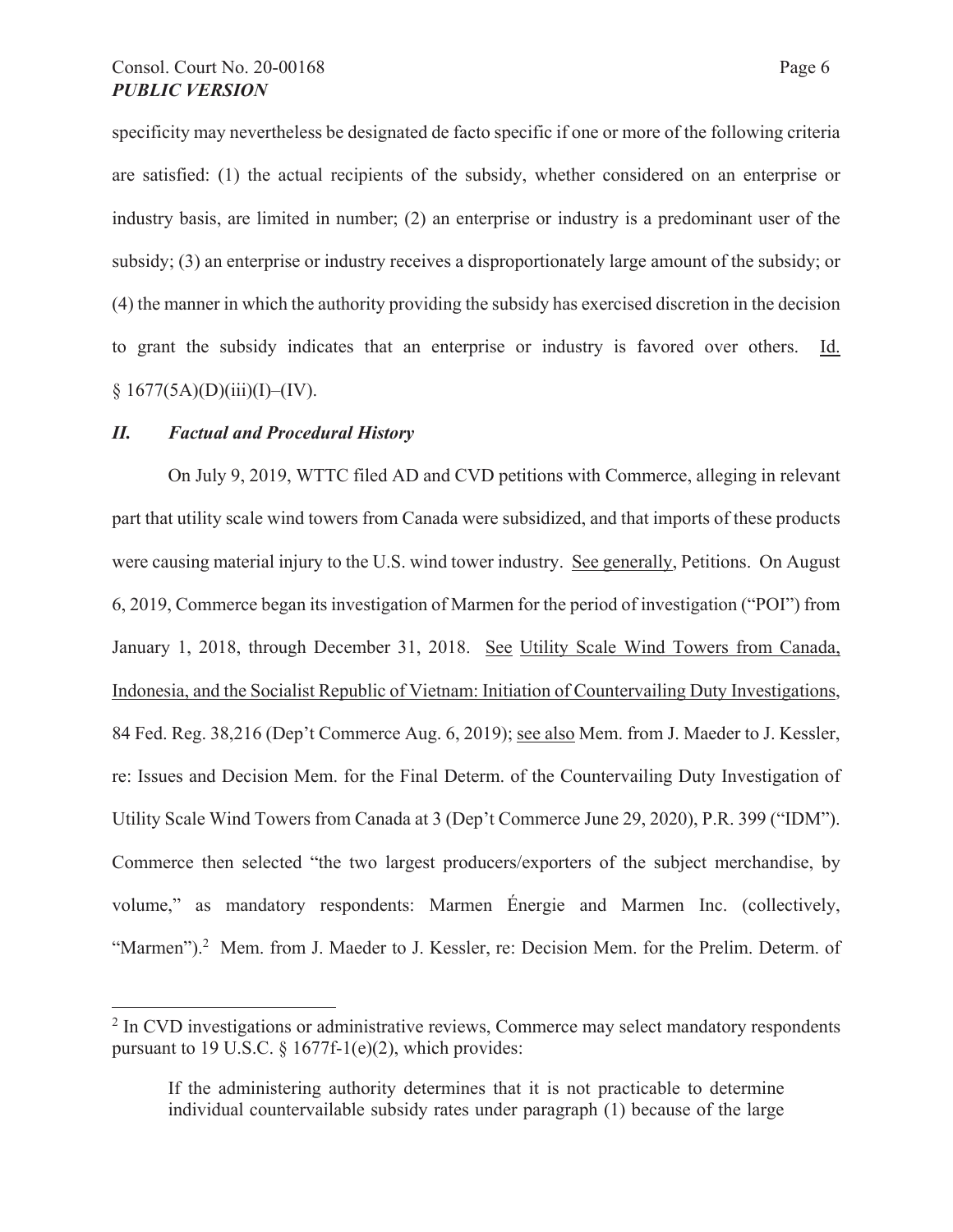the Countervailing Duty Investigation of Utility Scale Wind Towers from Canada at 2 (Dep't Commerce Dec. 6, 2019), P.R. 308 ("PDM"). On December 13, 2019, Commerce preliminarily determined that countervailable subsidies are being provided to producers and exporters of wind towers from Canada through eight identified programs or credits; among them, a Québécois tax credit for on-the-job training, Québec's Tax Credit to Promote Employment in Gaspésie and Certain Maritime Regions of Québec (GASPÉTC), and Canada's and Québec's treatment of depreciation for the taxation of certain buildings used in manufacturing. Utility Scale Wind Towers From Canada: Prelim. Affirmative Countervailing Duty Determ., and Alignment of Final Determ. With Final Antidumping Duty Determ., 84 Fed. Reg. 68,126. (Dep't Commerce Dec. 13, 2019), P.R. 313 ("Preliminary Results"); see also PDM at 8–16. Commerce further preliminarily determined that the Québec Local Content Requirement, a component of the wind farm energy production and purchase process, was not countervailable. PDM at 19–20.

- (A) determine individual countervailable subsidy rates for a reasonable number of exporters or producers by limiting its examination to—
	- (i) a sample of exporters or producers that the administering authority determines is statistically valid based on the information available to the administering authority at the time of selection, or
	- (ii) exporters and producers accounting for the largest volume of the subject merchandise from the exporting country that the administering authority determines can be reasonably examined; or
- (B) determine a single country-wide subsidy rate to be applied to all exporters and producers.

The individual countervailable subsidy rates determined under subparagraph (A) shall be used to determine the all-others rate under section  $1671d(c)(5)$  of this title.

number of exporters or producers involved in the investigation or review, the administering authority may—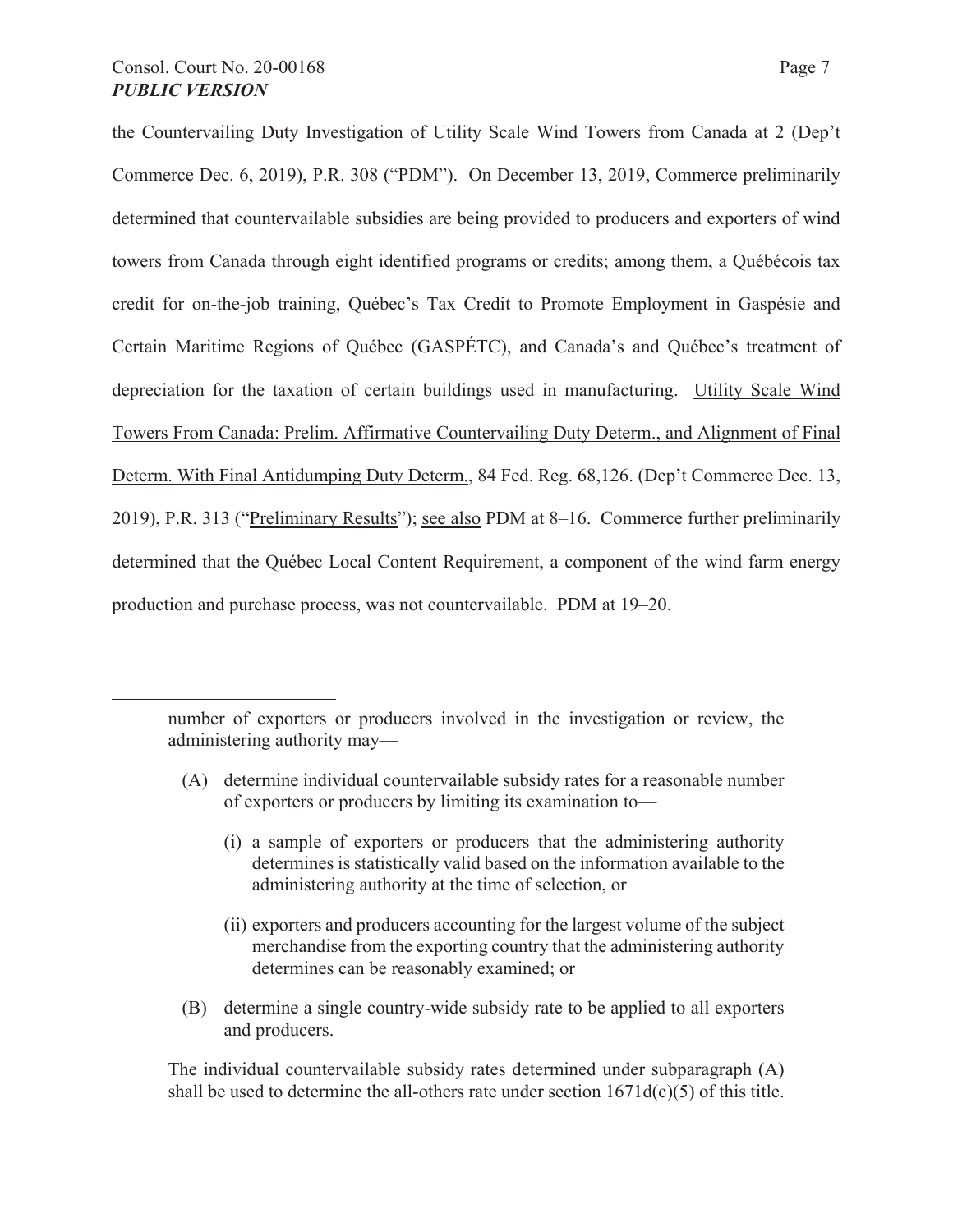# Consol. Court No. 20-00168 Page 8 *PUBLIC VERSION*

Subsequently, Commerce conducted a verification of the information submitted by Marmen<sup>3</sup> and published its Final Results.<sup>4</sup> Final Results; IDM at 9. In Commerce's Final Results, it concluded that wind towers from Canada were being subsidized at a rate of 1.18% for the mandatory respondent and all others. 85 Fed. Reg at 40,246. Relevant here, Commerce again found that Québec's on-the-job training tax credit, the GASPÉTC program, and Canada's and Québec's tax treatment of manufacturing facilities provide countervailable benefits, and determined that the Québec Local Content Requirement was not countervailable.

On September 4, 2020, GoQ filed a complaint challenging Commerce's final determination in the investigation of wind towers from Canada. Compl., ECF No. 2. On October 5, 2020, GoC joined the case as a Plaintiff-Intervenor,<sup>5</sup> Order, ECF No. 20, and WTTC joined the case as a Defendant-Intervenor, Order, ECF No. 19. Marmen and WTTC additionally initiated separate appeals of Commerce's determination, which were consolidated into the present case on November 21, 2020. Order, ECF No. 26.<sup>6</sup> On February 11, 2021, GoQ, GoC, Marmen and WTTC each moved for judgment on the agency record. Pl.'s Mem. in Supp. of Mot. for J. on the Agency R., ECF No. 28 ("GoQ's Br."); Consol. Pl.-Int. GoC's Mem. in Supp. of Rule 56.2 Mot. for J. on

<sup>&</sup>lt;sup>3</sup> Commerce declined to formally verify the responses from GoQ and GoC as a result of travel restrictions imposed in response to the Covid-19 pandemic.

<sup>&</sup>lt;sup>4</sup> The final countervailing duty order was signed by Commerce on August 20, 2020, and published in the Federal Register on August 26, 2020. Utility Scale Wind Towers from Canada, Indonesia, and the Socialist Republic of Vietnam: Am. Final Affirmative Countervailing Duty Determ. and Countervailing Duty Orders, 85 Fed. Reg. 52,543, 52,545 (Dep't Commerce Aug. 26, 2020), P.R. 425 (reducing the subsidy rate to 1.13% in response to a ministerial error allegation for reasons unrelated to this action).

<sup>&</sup>lt;sup>5</sup> GoC qualifies as an interested party pursuant to 19 U.S.C. § 1677(9)(B), and is therefore entitled to intervene as a matter of right pursuant to 28 U.S.C.  $\S$  2631(j)(1)(B).

<sup>&</sup>lt;sup>6</sup> The Government of Ontario also joined the action as Defendant-Intervenor, but has not further participated in the litigation.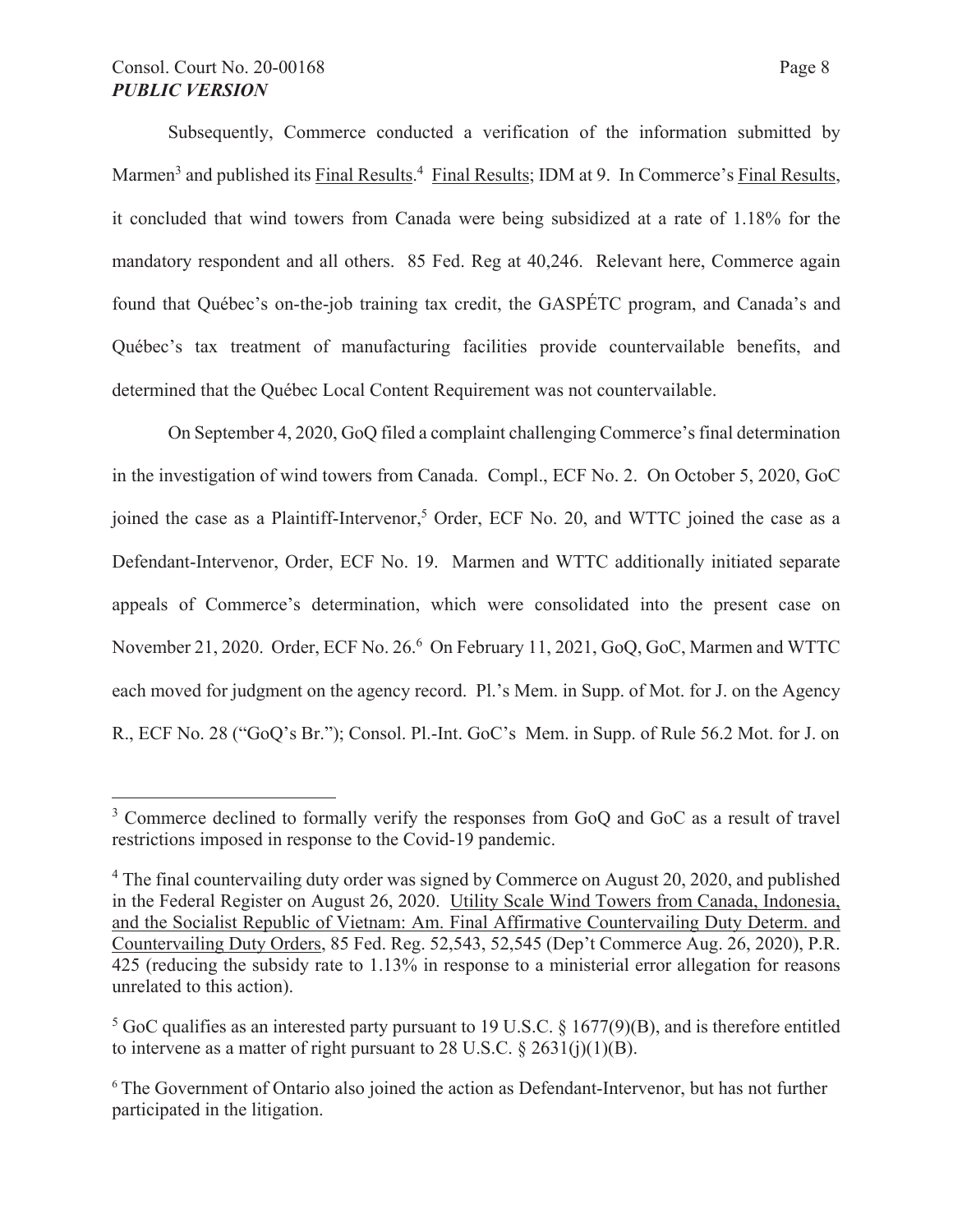the Agency R., ECF No. 32 ("GoC's Br."); Mem. of Points & Auths. in Supp. of Pls.' Rule 56.2 Mot. for J. on the Agency R., ECF No. 34-1 ("Marmen's Br.); WTTC's Revised Mem. in Supp. of its Rule 56.2 Mot. for J. upon the Agency R., ECF No. 36 ("WTTC's Br.") (revised Feb. 12, 2021). On June 10, 2021, the Government responded to each of these motions. Def.'s Resp. to Pls.' Rule 56.2 Mots. for J. on the Agency R., ECF No. 44 ("Def.'s Br."). Also on June 10, 2021, (i) GoQ and Marmen responded to WTTC's motion (regarding the Québec Local Content Requirement), GoQ's Resp. in Opp'n to WTTC's Rule 56.2 Mot. for J. on the Agency R., ECF No. 42 ("GoQ's Resp."); Consol. Pl.'s Resp. Br., ECF No. 47 ("Marmen's Resp."), and (ii) WTTC responded to GoC's, GoQ's and Marmen's motions for judgment on the agency record, WTTC's Resp. Br., ECF No. 45 ("WTTC's Resp."). Next, on July 8, 2021, (i) GoQ, GoC and Marmen replied to the responses filed by the Government and WTTC, Reply Br. of Pl. GoQ, ECF No. 56 ("GoQ's Reply"); Consol. Pl.-Int. GoC's Rule 56.2 Reply Br., ECF No. 55 (GoC's Reply"); Reply Br. in Supp. of Pls.' Rule 56.2 Mot. for J. on the Agency R., ECF No. 58 ("Marmen's Reply"); and (ii) WTTC replied to the Government, GoQ and Marmen, WTTC's Reply Br., ECF No. 53 ("WTTC's Reply").

On November 12, 2021, the parties submitted responses to questions presented by the court in advance of oral argument. Pl. GoQ Resp. to Questions for Oral Arg, ECF No. 74 ("GoQ's Oral Arg. Subm."); GoC's Resp. to Ct.'s Questions for Oral Arg., ECF No. 76 ("GoC's Oral Arg. Subm."); Marmen's Resp. to Ct.'s Questions for Oral Arg., ECF No. 75; Def.'s Resp. to Ct.'s Nov. 1, 2021 Questions for Oral Arg., ECF No. 77; WTTC Resp. to Ct.'s Questions for Oral Arg, ECF No. 73. Oral argument was held on November 17, 2021. Oral Arg., ECF No. 80. Finally, on November 23, 2021, the parties, except WTTC, provided post-oral argument submissions. Pl.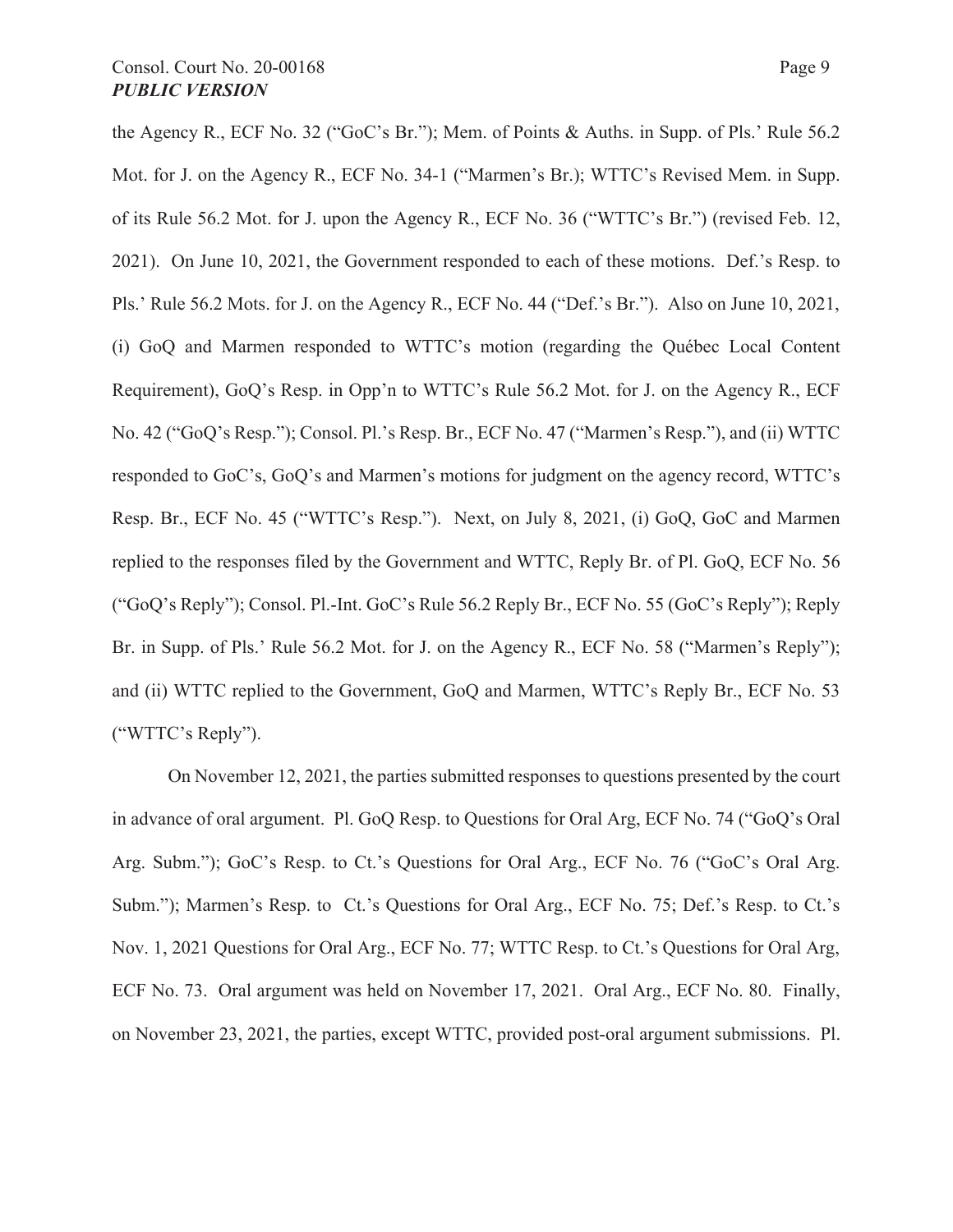GoQ's Post Arg. Subm., ECF No. 83; GoC's Post-Arg. Subm., ECF No. 81; Marmen's Post-Arg. Subm., ECF No. 85; Def.'s Post-Arg. Subm., ECF No. 82.

### *III. Programs Assessed*

### Québec Local Content Requirement

The Québec Local Content Requirement is a program in which the electric utility of Québec, Hydro-Québec, issues calls for tender ("CFTs") for blocks of wind-produced electricity.<sup>7</sup> To be eligible for the program, wind farm developers attempting to sell electricity to Hydro-Québec are required to make certain minimum expenditures in Québec in connection with their wind farms -- some tenders further specified minimum expenditures for specific regions of Québec. PDM at 19. Purchases from Marmen (including from wind turbine manufacturers that sourced their towers from Marmen), as a Québécois wind tower manufacturer (and, later, with a facility in the specific subregions), were eligible for inclusion in the required minimum. Marmen's Resp. at 4–9.

Commerce determined that, insofar as the GoQ "entrusted and directed" the purchase of wind towers from Marmen via the Québec Local Content Requirement, it involved a purchase for more-than-adequate remuneration ("MTAR"). PDM at 20; IDM at 37–38; 19 U.S.C. § 1677(5)(B)(iii). Commerce further concluded, based on the past treatment of purchases of goods and services for MTAR, that the Local Content Requirement was a recurring benefit. IDM at 36. A recurring benefit is allocated to the year the benefit is received.<sup>8</sup> 19 C.F.R. § 351.524(a).

 $<sup>7</sup>$  A CFT is the process by which a public company solicits bids from companies competing for</sup> works, supply or service contracts.

<sup>&</sup>lt;sup>8</sup> Generally, Commerce allocates a non-recurring benefit over the number of years corresponding to the average useful life of a physical asset. See 19 C.F.R. § 351.524 (explaining the criteria for identifying and allocating recurring and non-recurring benefits).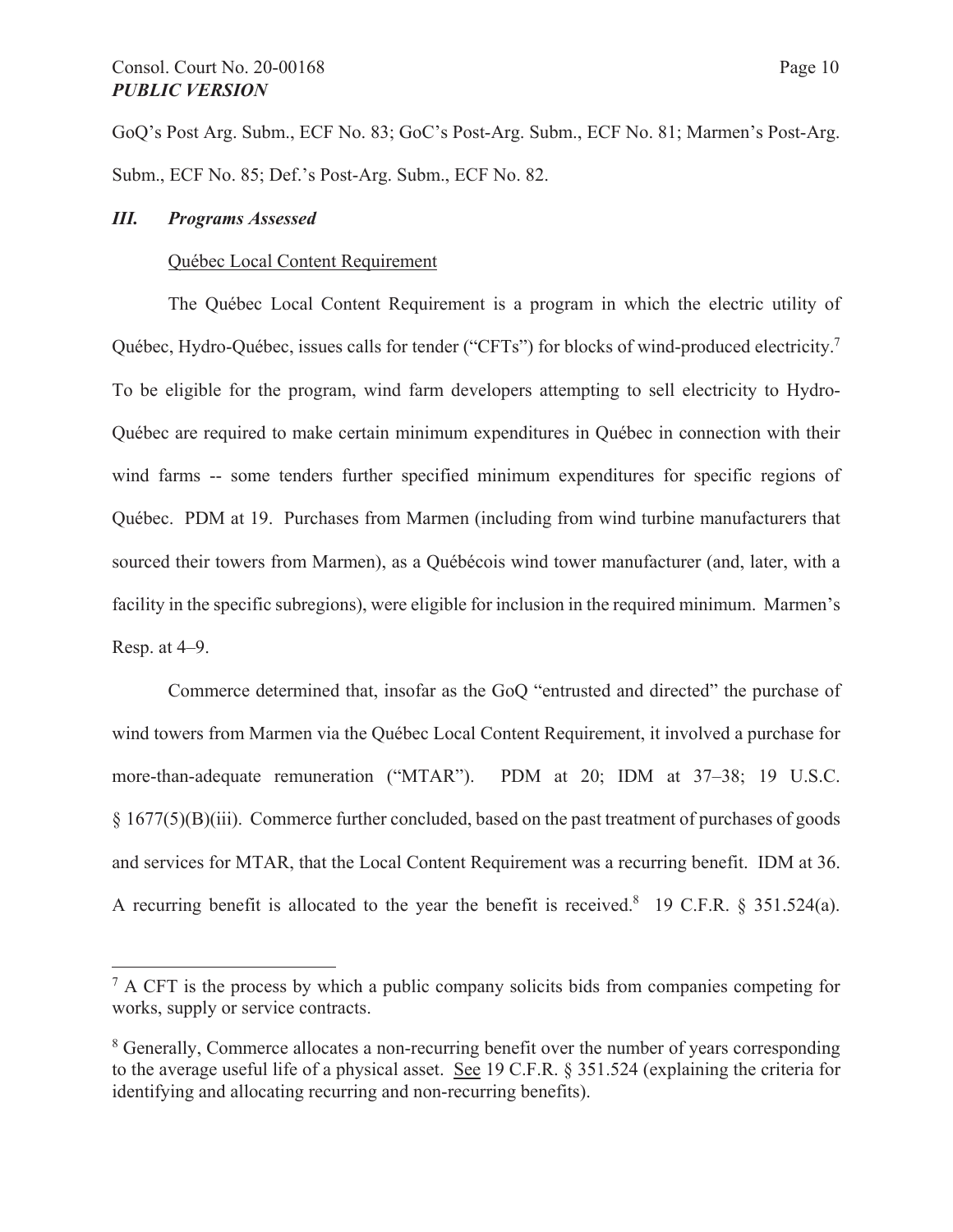# Consol. Court No. 20-00168 Page 11 *PUBLIC VERSION*

Because Marmen did not make sales of wind towers to turbine manufacturers for local content requirement tenders during the POI, Commerce found no benefit during the POI and declined to countervail the program. IDM at 38; see also Marmen's Resp. at 4.

## Québec's On-the-Job Tax Credit Program.

Québec's On-the-Job tax credit "encourages businesses to take on trainees and improve the professional skills of young workers" by allowing those businesses which do so to "claim a tax credit at a rate of 24% in respect to the salary or wages paid to the student or apprentice, and the salary or wages paid to an employee for hours devoted to the supervision of the student or apprentice." GoQ's Initial Questionnaire Resp., Ex.QC-C09-A at 1 (Oct. 9, 2019), P.R. 132; see also PDM at 15. Ultimately, Commerce determined that the On-the-Job tax credit provided a de facto specific subsidy because the "actual number of recipients that benefited from the tax credit during the POI relative to the total number of tax filers during the POI are limited in number on an enterprise basis." IDM at 56. It accordingly found a 0.01% ad valorem subsidy. Id. at 7.

# **GASPÉTC**

GoQ's GASPÉTC tax program provides a 15% tax credit for qualifying salary and wages paid by an eligible company to eligible employees. PDM at 15–16. However, the amount of GASPÉTC credit claimed by an eligible company in a given tax year is treated as taxable income in the subsequent year. Id. On Marmen's tax-year 2017 return (filed in 2018), it claimed GASPÉTC credit toward provincial income taxes payable in Québec and included the amount of GASPÉTC credit it claimed in tax-year 2016 as income. IDM at 52; see also Marmen's Br. at 11.

Commerce found the benefit conferred to be the value of the tax credit claimed in tax-year 2017 and declined to reduce the value of the benefit by the additional 2017 tax liabilities Marmen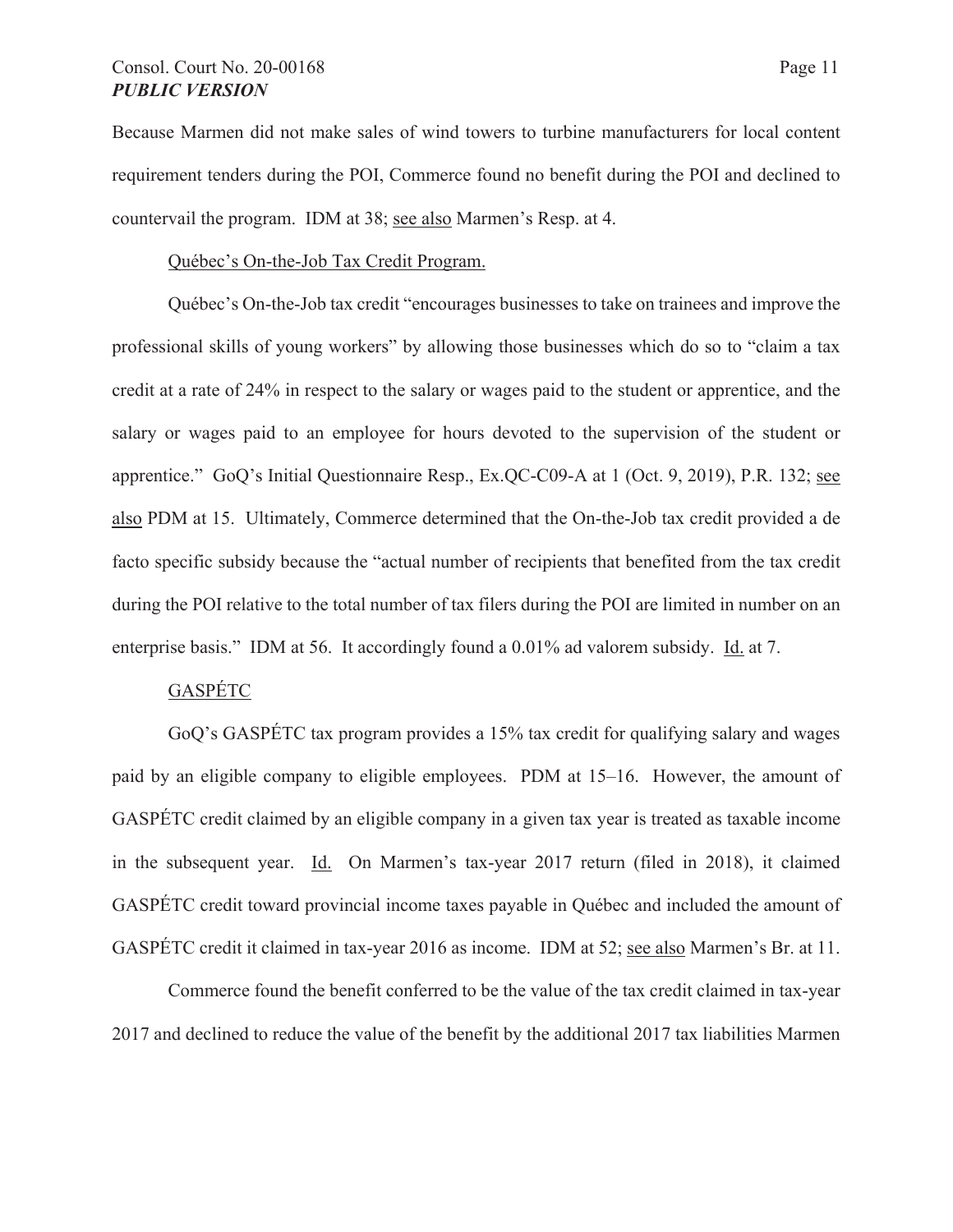# Consol. Court No. 20-00168 Page 12 *PUBLIC VERSION*

incurred by including its tax-year 2016 GASPÉTC credit as income in tax-year 2017. Ultimately, Commerce found a 0.78% ad valorem subsidy. Id. at 7.

## Additional Depreciation

Both Federal and Provincial (Québecois) tax systems provide a depreciation deduction, called the Capital Cost Allowance ("CCA"), for property used to earn business or property income. Both systems divide assets into classes, which are then assigned their own rates and methods of depreciation over the useful life of the asset.

Under the Canadian CCA, Class 1 includes three kinds of buildings: residential buildings, non-residential buildings primarily used for manufacturing or processing and other non-residential buildings (e.g., buildings used in retail). GoC's Br. at 1. In Québec, Class 1 is designated for nonresidential buildings. GoQ's Br. at 28. In both systems, the generally applicable rate of CCA for Class 1 assets is 4%, but taxpayers can claim a higher rate of depreciation for certain types of nonresidential property. An additional 6% depreciation is allowed when at least 90% of an eligible building's floor space is used for manufacturing or processing and the building was acquired after March 18, 2007. IDM at 22. Similarly, an additional 2% depreciation is provided for eligible buildings acquired after March 18, 2007 when at least 90% is used for non-residential use. Id. Taxpayers in both systems must place the asset into a separate class to receive the additional depreciation. GoC's Br. at 12; GoQ's Br. at 28. This additional deprecation purportedly reflects differences in the useful life of assets used in manufacturing or other non-residential capacities, according to an empirical study conducted by an agency of GoC, Statistics Canada.

Marmen claimed the 10% depreciation on certain buildings. Marmen's Br. at 9–10. Commerce treated the additional depreciation as a financial contribution and quantified the benefit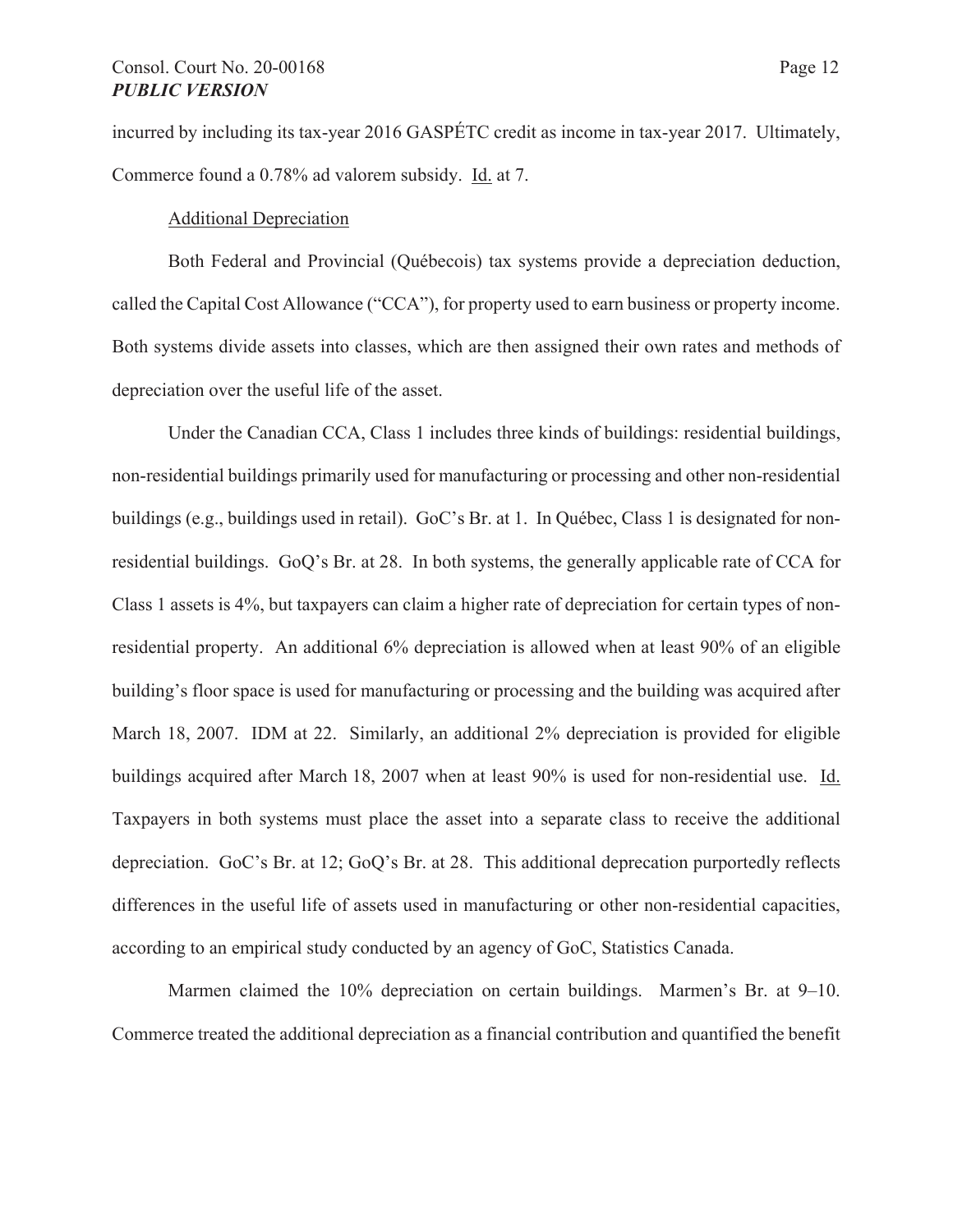as the 6% difference from the otherwise applicable rate for Class 1 assets. IDM at 24. Commerce ultimately determined a subsidy rate of 0.07% ad valorem. Id. at 6.

#### **JURISDICTION AND STANDARD OF REVIEW**

The court has jurisdiction over this action pursuant to 28 U.S.C. § 1581 and 19 U.S.C. § 1516a(a)(2). As noted above, a subsidy is countervailable if it satisfies the elements of 19 U.S.C. § 1677(5): (i) a government or public authority has provided a financial contribution; (ii) a benefit is thereby conferred upon the recipient of the financial contribution; and (iii) the subsidy is specific to a foreign enterprise or foreign industry, or a group of such enterprises or industries. See 19 U.S.C. §§ 1677(5), (5A).

The court sustains Commerce's CVD determinations, findings, and conclusions unless they are "unsupported by substantial evidence on the record, or otherwise not in accordance with law." 19 U.S.C. § 1516a(b)(1)(B)(i). Substantial evidence "has been defined as 'more than a mere scintilla,' [and] as 'such relevant evidence as a reasonable mind might accept as adequate to support a conclusion.'" Ta Chen Stainless Steel Pipe, Inc. v. United States, 298 F.3d 1330, 1335 (Fed. Cir. 2002) (quoting Consol. Edison Co. v. NLRB, 305 U.S. 197, 229 (1938)). The substantiality of evidence must account for anything in the record that "fairly detracts from its weight." CS Wind Vietnam Co. v. United States, 832 F.3d 1367, 1373 (Fed. Cir. 2016) (quoting Gerald Metals, Inc. v. United States, 132 F.3d 716, 720 (Fed. Cir. 1997)). This includes "contradictory evidence or evidence from which conflicting inferences could be drawn." Suramerica de Aleaciones Laminadas, C.A. v. United States, 44 F.3d 978, 985 (Fed. Cir. 1994) (quoting Universal Camera Corp. v. NLRB, 340 U.S. 474, 487 (1951)). Commerce must also examine the record and provide a satisfactory explanation for its findings such that the record demonstrates a rational connection between the facts accepted and the determination made. See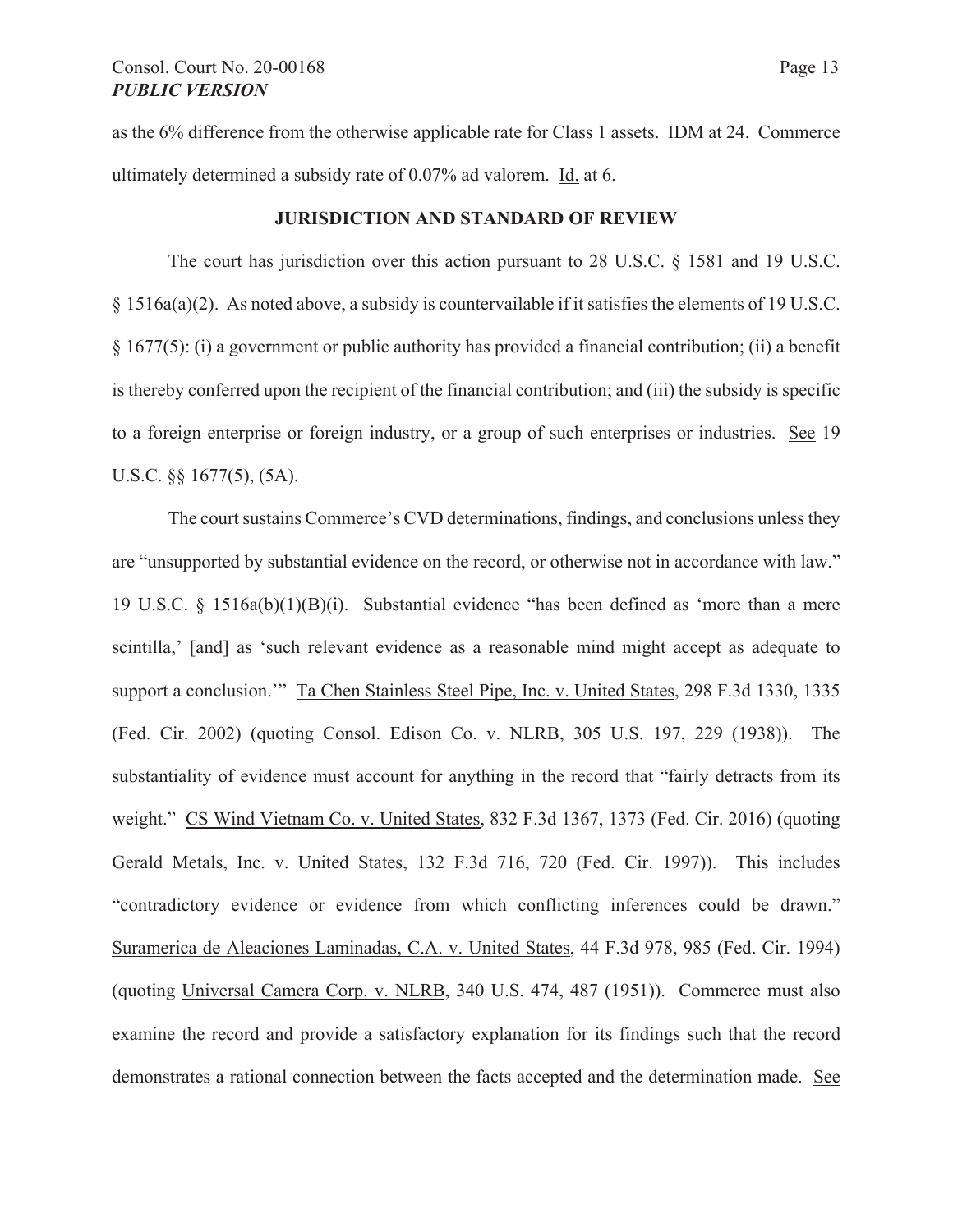Motor Vehicle Mfrs. Ass'n of U.S., Inc. v. State Farm Mut. Auto Ins. Co., 463 U.S. 29, 43 (1983); Jindal Poly Films Ltd. of India v. United States, 43 CIT, 365 F. Supp. 3d 1379, 1383 (2019). Commerce's findings may be found to be supported by substantial evidence even where two inconsistent conclusions could be drawn from the record. Aluminum Extrusions Fair Trade Comm. v. United States, 36 CIT 1370, 1373 (2012) (citing Consolo v. Fed. Mar. Comm'n, 383 U.S. 607, 620 (1996)). However, agencies act contrary to law if their decision-making is not reasoned. Burlington Truck Lines, Inc. v. United States, 371 U.S. 156, 167–68 (1962).

#### **DISCUSSION**

The court concludes that Commerce's final determination was in accordance with law and supported by substantial evidence. First, Commerce permissibly excluded the foreign auditor's adjustment as unreliable. Second, Commerce reasonably and lawfully determined that the Québec Local Content Requirement provided a recurring benefit. Third, Commerce acted reasonably within its statutory authority under 19 U.S.C. § 1677(5A)(D)(iii) in determining that the Québec On-the-Job Training tax credit was a de facto specific subsidy. Fourth, Commerce acted in accordance with law in excluding increased tax liabilities when conducting the benefit calculation for GASPÉTC. Fifth and finally, Commerce acted reasonably and in accordance with law when finding that the additional depreciation rate for Class 1 assets constituted a financial contribution and benefit equal to the difference between the rate assessed and the rate applicable if the additional depreciation were not claimed.

## *I. Commerce's Exclusion of Marmen's Foreign Currency Auditor Adjustment Was Supported by Substantial Evidence and in Accordance with Law.*

To calculate the total sales denominator for assessing the subsidy rate, Commerce used the total free-on-board sales less intercompany sales. IDM at 40–44. In both the Preliminary Results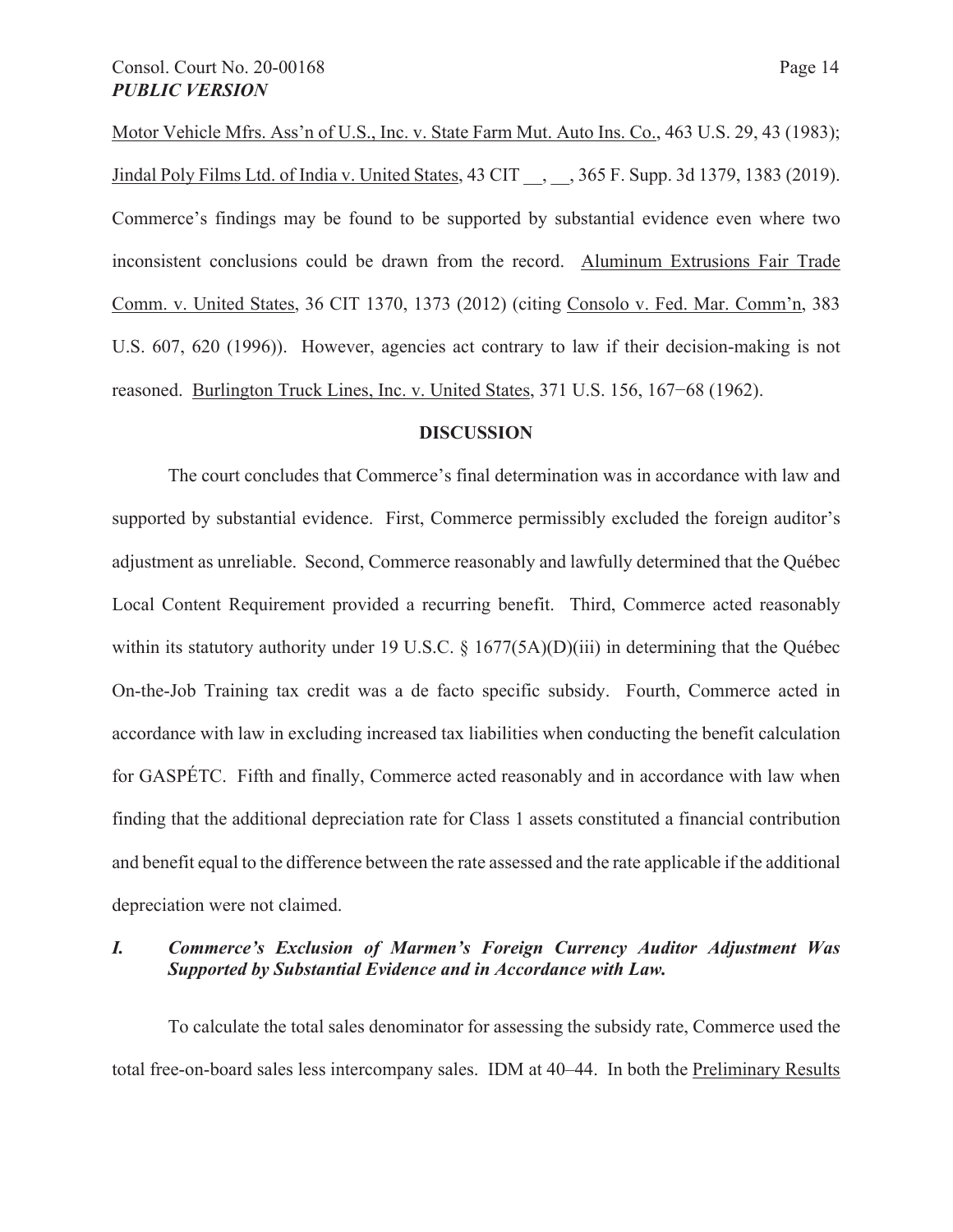and Final Results, Commerce relied on sales figures provided by Marmen in response to Commerce's Initial Questionnaire instead of on a later submission that included an adjustment from Marmen's auditor. IDM at 41. This later submission was provided in response to Commerce's request, prior to making its preliminary determination, for reconciliation of Marmen's reported sales figures. Id. Marmen's response included both revised sales figures and an exhibit that provided for "necessary adjustments," including one for "Year End auditor adjustment in GL[] for Gain(loss) exchange rate." Id. at 41. This adjustment was not further explained by the submission, except where Marmen noted that its "foreign currency transactions are translated into Canadian dollars using the exchange rate in effect at the date of transaction." Letter from Marmen to W. Ross, re: Utility Scale Wind Towers from Canada: Ministerial Error Comments at 2 (Dec. 18, 2019) P.R. 318 ("Marmen's Ministerial Error Comments"). Commerce used the initial sales figures in its Preliminary Results without making any adjustments, and subsequently declined to amend the Preliminary Results in response to Marmen's filed comment arguing that failure to make the adjustments constituted ministerial error. IDM at 41–44; see generally Marmen's Ministerial Error Comments.

At verification, Commerce learned that during the POI Marmen recorded the value of sales denominated in United States dollars ("USD") in its general ledger sales accounts in the amount of the USD-value of the sale, which were then treated on a one-to-one basis with Canadian dollars ("CAD"). IDM at 42; Mem. from Y. Bordas to File, re: Verification of Questionnaire Resps. of Marmen, Inc. Marmen Énergie Inc., and Gestion Marmen at 24 (Dep't Commerce Apr. 16, 2020), P.R. 374, C.R. 309 ("Marmen Verification Report"). Thus, Marmen's listed USD sales were undercounted in the total sales figures provided to Commerce, which Marmen reported in CAD. Marmen explained that to reach its final sales figures, it made year-end currency conversions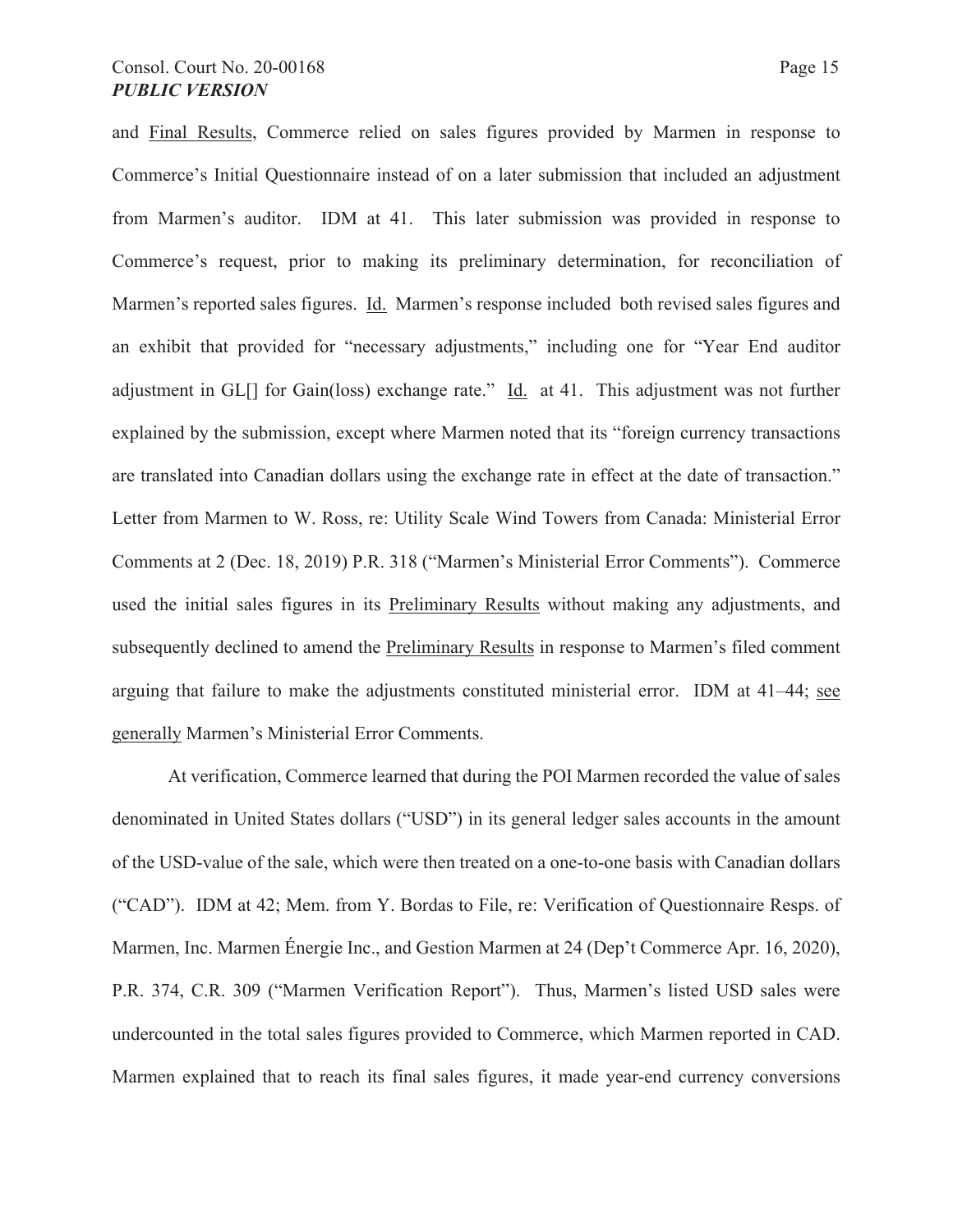through an auditor's adjustment. IDM at 42. Accordingly, it argued that its total sales denominator should reflect the foreign currency exchange adjustments. Id.

When Commerce examined the sales accounts that were identified as needing to be converted from USD into CAD, it discovered five sales that were actually coded in the general ledgers as having been transacted in Euros. IDM at 42. Moreover, upon further investigation, Commerce discovered that two of the sales coded in the general ledgers as Euro-denominated were, in fact, transacted in CAD. Id. The other three were, indeed, transacted in Euros. Marmen Verification Report at 26–28. As the USD to CAD currency conversion would be inappropriate for at least these five sales, Commerce found the auditor's adjustment to be unverified and unreliable. IDM at 43. Instead, relying on facts available pursuant to 19 U.S.C. § 1677e, Commerce calculated the total sales denominator using Marmen's reported information, as it had in the Preliminary Results. IDM at 43. In so doing, Commerce explained that it conducts spot checks because it is unable to review every sale, but was satisfied with the accuracy of the data without the auditor's adjustment: "we find that the vast majority of the sales-related and other tests Commerce performed throughout the verification uncovered no other errors." Id.

Marmen now makes two primary arguments: $9$  (i) Commerce acted contrary to law by failing to identify compelling evidence that the independent auditor was not in good standing prior to rejecting its report, Marmen's Br. at 14–17, and (ii) Commerce unreasonably inferred from the record that the auditor's adjustment was unreliable, id. at 17–21. The court rejects each, and

<sup>&</sup>lt;sup>9</sup> Marmen also argues that "[c]ertain mistaken findings clouded Commerce's judgment[.]" Marmen's Br. at 22–24. The court declines the invitation to theorize about Commerce's unstated reasoning. Just as it may not consider post-hoc rationalizations, "the court must judge the propriety of [agency] action solely by the grounds invoked by the agency." Burlington Truck Lines, 371 U.S. at 169.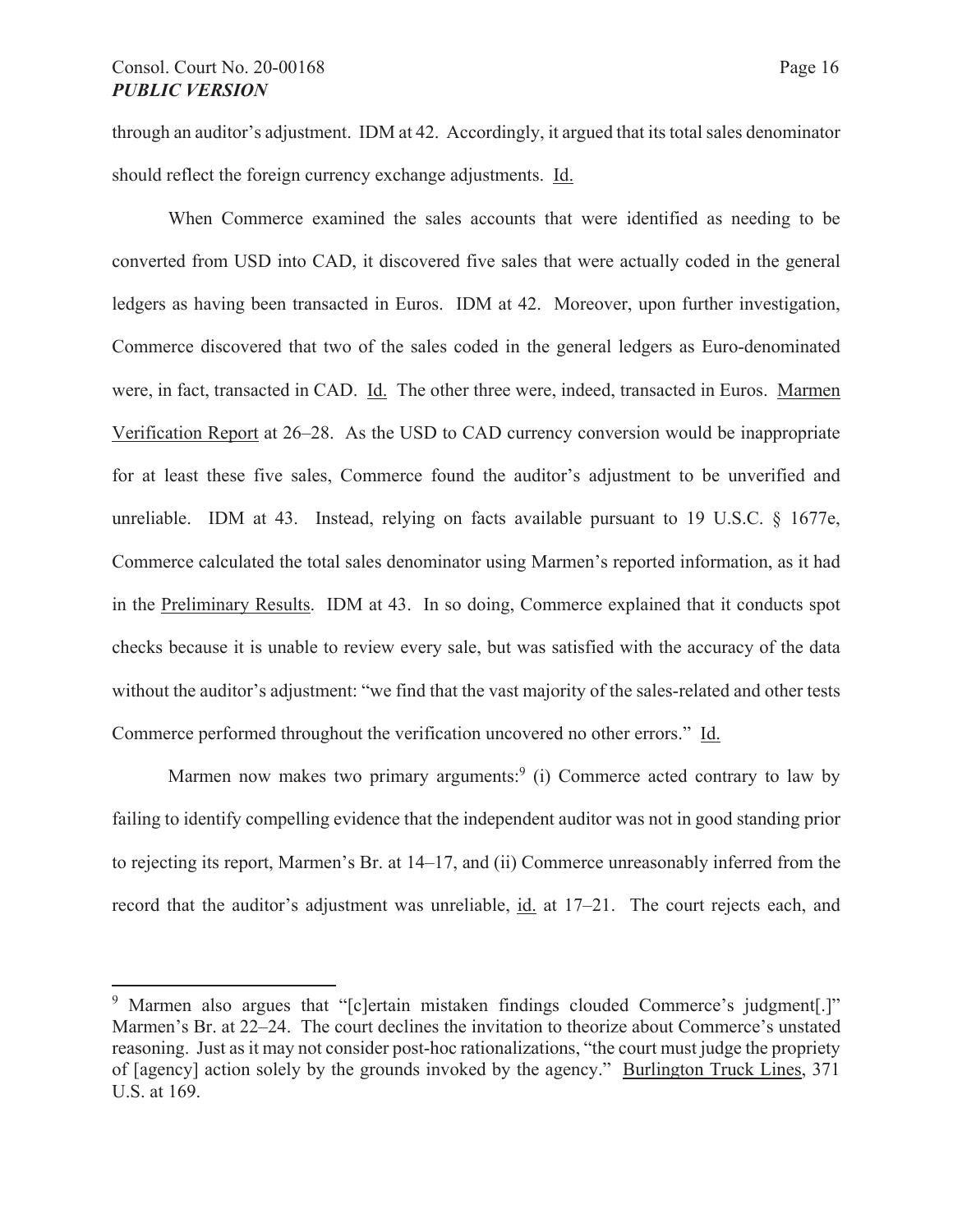concludes that Commerce acted in accordance with law and with the support of substantial evidence when it applied facts available after identifying evidence of errors in the proposed foreign currency adjustment.

Marmen's argument that Commerce must accept an independent auditor's analysis of a respondent's financial statements, in the absence of "compelling evidence" that the auditor is not in good standing, is unavailing. Id. at 15–16. In support of the compelling evidence requirement, Marmen cites one case from this court, SeAH Steel VINA Corp. v. United States, 41 CIT,  $\frac{1}{2}$ , 269 F. Supp. 3d 1335, 1352 (2017), and two administrative determinations, Notice of Final Results and Final Rescission in Part of Antidumping Duty Admin. Rev.: Certain Stainless Steel Butt-Weld Pipe Fittings From Taiwan; 2005–2006, 73 Fed. Reg. 1,202 (Dep't Commerce Jan. 7, 2008) ("2008 Pipe Fittings A.R.") and Notice of Final Results and Final Rescission in Part of Antidumping Duty Admin. Rev.: Certain Stainless Steel Butt-Weld Pipe Fittings From Taiwan; 2004–2005, 71 Fed. Reg. 67,098 (Dep't Commerce Nov. 20, 2006) ("2006 Pipe Fittings A.R."). Id. Even if the court were bound by the logic of SeAH Steel, that decision does not impose a rule requiring compelling evidence to set aside information provided by an auditor. See WTTC's Resp. at 15–16 (arguing this interpretation). Rather, SeAH Steel provides only that Commerce "can . . . accept the independent auditor's report as reliable unless 'compelling evidence' exists that the auditor is not in 'good standing.'" 269 F. Supp. 3d at 1352 (quoting 2006 Pipe Fittings A.R.) (emphasis added). Nor does Commerce's ability to accept the findings of independent auditors supersede its duty to verify the information it relies upon in making its final determination. 19 U.S.C. § 1677m(i). Moreover, the administrative determinations cited by Marmen each involve Commerce's review of an auditor's judgment as to the reasonableness of various exclusions from otherwise accurate financial statements -- not, as in this case, Commerce's determination to reject an auditor's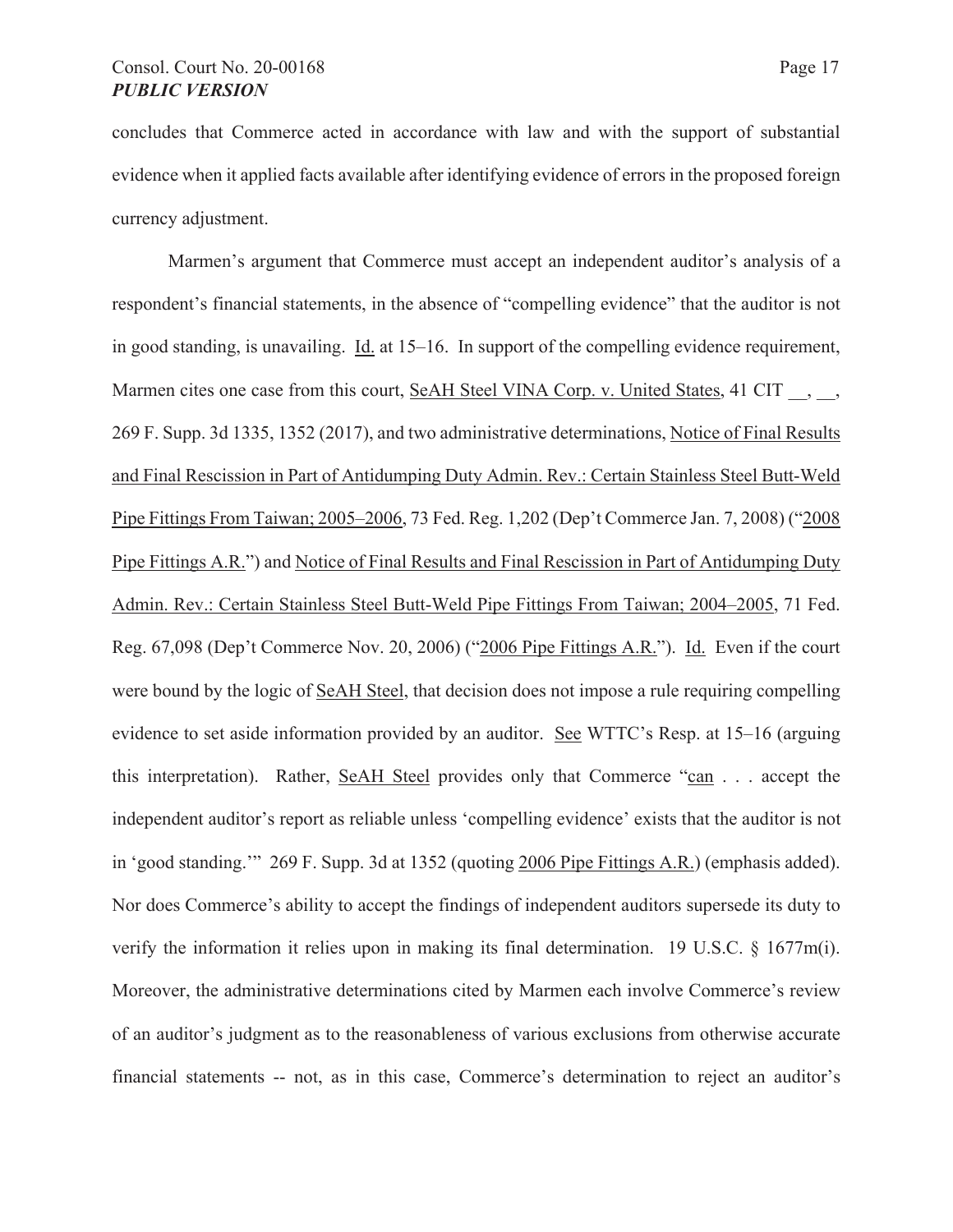erroneous currency adjustments. See Issues and Decision Mem. at Cmt. 1 accompanying 2008 Pipe Fittings A.R. Nor was there any evidence, in the 2006 or 2008 Pipe Fittings A.R., that contradicted the independent auditor's conclusions. Id.; see also 2006 Pipe Fittings A.R. This is in sharp contrast to the present case, where the auditor's adjustments were shown to be at least partially in error. Accordingly, Marmen has not established that Commerce acted contrary to law or past practice when it rejected the auditor's adjustment without compelling evidence that the auditor was not in good standing.

Second, Marmen has not established that Commerce was unreasonable to conclude based on the record that the auditor's adjustment was unreliable. Marmen, in effect, argues that Commerce could not infer that there might be further errors from the five erroneously Euro-coded sales comprising less than  $0.2\%$  of the total value of Deloitte's exchange rate adjustment.<sup>10</sup> Marmen's Br. at 17. Specifically, Marmen argues (i) the only errors identified were the five Eurocoded errors; (ii) Commerce checked all the other Euro-coded sales and found no errors; and (iii) Commerce's other spot-checking revealed no additional errors. Marmen's Reply at 4, 13. However, as the Government notes, "errors uncovered in a spot check undermine the reliability of data more broadly." Def.'s Br. at 33–34.<sup>11</sup> While the impact of the discovered errors, taken alone,

<sup>&</sup>lt;sup>10</sup> Marmen also argues that Commerce did not conduct a "spot check" at all because it reviewed a Marmen-prepared list of USD sales. Marmen's Reply at 4–7. Instead, Marmen contends, Commerce only conducted spot checks later when it selected invoices at random and found no discrepancies. This argument is not persuasive for two reasons. First, it would lead to undue interference in how Commerce conducts verification (including altering investigated party's impetus for compliance) if the court assessed and attributed significance to who identified what during verification. Second, as discussed, the very existence of errors has significance. See also infra note 11.

 $11$  The fact that the Euro-coded errors were identified is a sufficient basis for Commerce's determination that other USD-coded sales proposed to be converted might also be in error. Even if the Euro-coded errors have been comprehensively accounted for, the causes of those errors have not. Commerce was not unreasonable to conclude that the proposed adjustments may include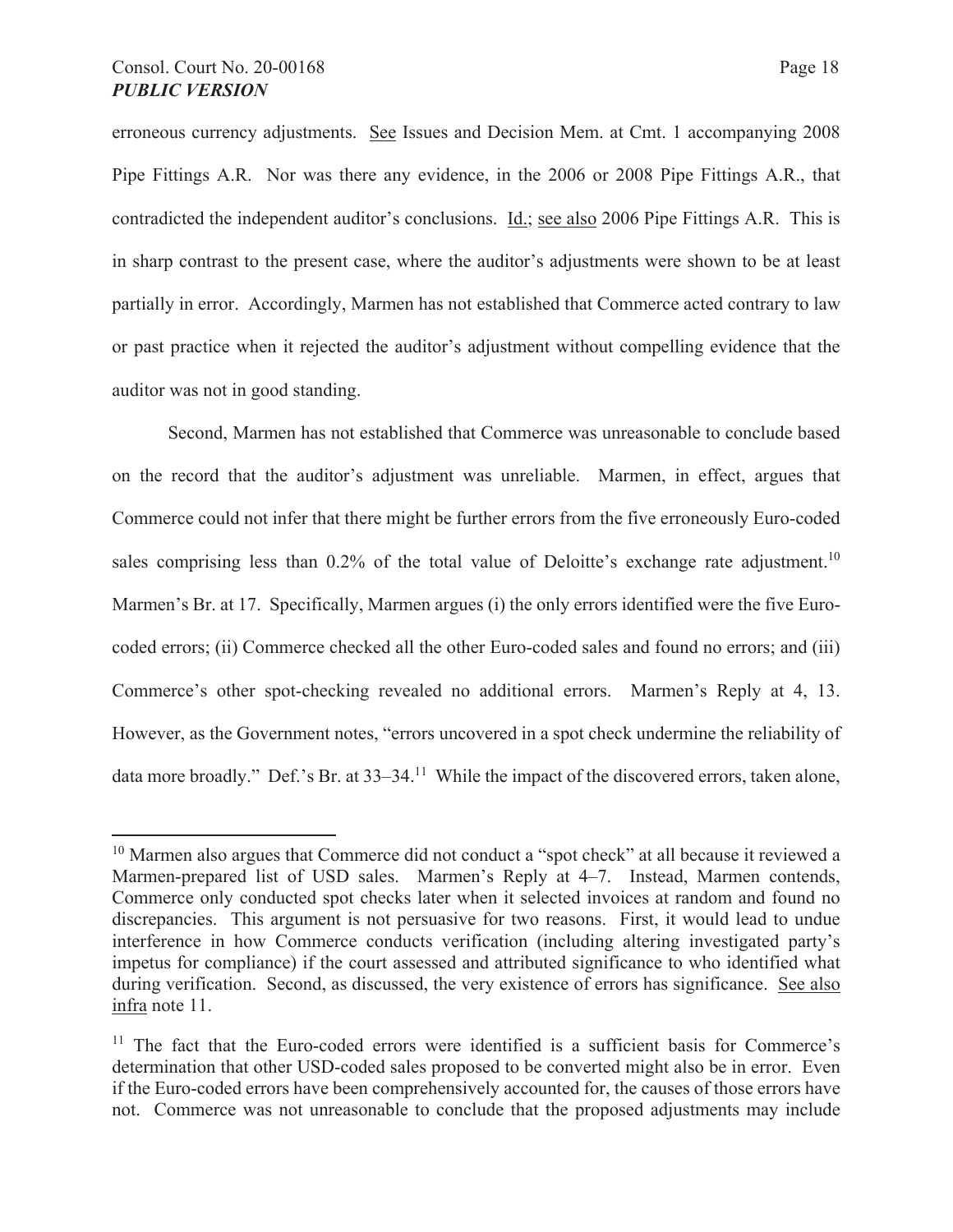on the proposed foreign currency adjustment may be small, Commerce could reasonably infer that there may remain other errors. Thus, Commerce's determination that the auditor adjustment is unreliable is not unreasonable. Accordingly, Commerce's determination was supported by substantial evidence and not contrary to law. It is sustained.

# *II. Commerce's Finding that the Québec Local Content Requirement Provided a Recurring Benefit Is Reasonable and in Accordance with Law.*

Commerce determined that the Québec Local Content Requirement was a recurring benefit such that, under 19 C.F.R. § 351.524(a), it is appropriately allocated to the year it was received. IDM at 36–37. Because Marmen did not make sales of wind towers in connection with CFT during the POI, Commerce therefore concluded that the Québec Local Content Requirement program did not confer any benefit on Marmen during the POI. Id. at 36. Accordingly, Commerce did not impose a countervailing duty. Id. at 38.

Commerce found that the Québec Local Content Requirement program provided a recurring benefit because it was a benefit in the form of the purchase of goods and services for MTAR ("MTAR benefit"). While Commerce has reserved formal regulation of MTAR benefits for a later date, it has stated that its intended approach is similar to the treatment of benefits in the form of less-than-adequate remuneration ("LTAR"). 63 Fed. Reg. 65,348, 65,379 (the "Preamble"); see 19 C.F.R. § 351.512. Here, Commerce explained that its determination relied on past treatment of MTAR benefits and LTAR regulations that indicate that the provision of goods

transactions denominated in the general ledger in a currency different than that in which they were actually transacted or other errors not identified by the auditor. The fact that the additional spot checks did not uncover errors does not negate the inference of unreliability given the auditor's failure to identify and resolve the Euro-coded errors.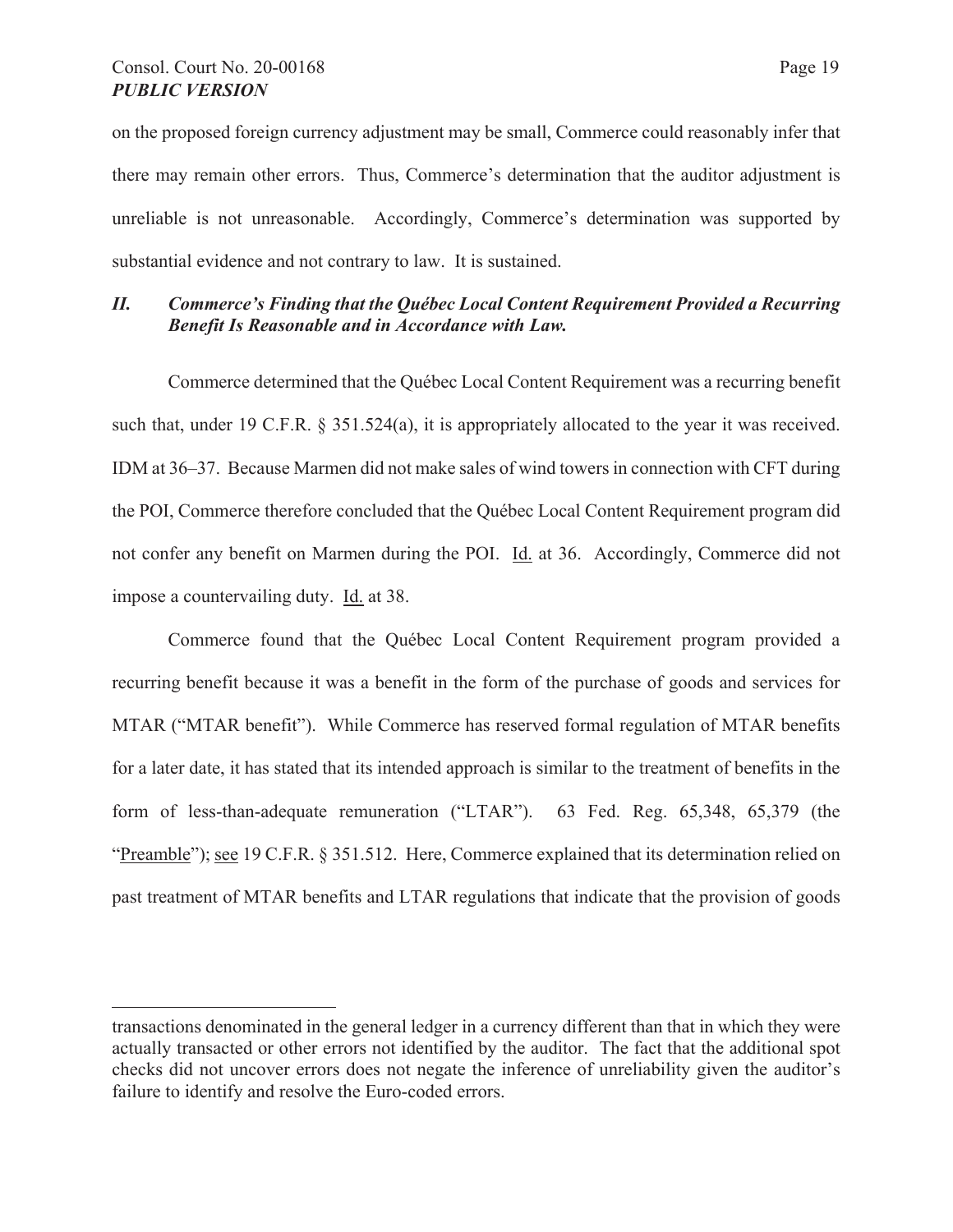and services for LTAR ("LTAR benefits") are normally treated as recurring benefits.<sup>12</sup>

If a subsidy is not on the illustrative lists or if a party challenges the treatment of a specific subsidy according to its position on one of the lists, the regulations also provides a three-part "test for determining whether a benefit is recurring or non-recurring." 19 C.F.R. § 351.524(c)(2). In this case, after the publication of the Preliminary Results, WTTC challenged Commerce's recurring benefit determination and its failure to apply the three-part test. See IDM at 33; Petitioner Case Brief at 20 (May 6, 2020), P.R. 381, C.R. 312. Subsequently, in its IDM, Commerce considered each component of the three-part test and concluded that "Marmen's sales of wind towers" (emphasis added) under the Québec Local Content Requirement program did not meet these criteria such that they would be considered a non-recurring benefit. IDM at 37.

The three-part test for the existence of a recurring benefit requires Commerce to consider:

- (i) Whether the subsidy is exceptional in the sense that the recipient cannot expect to receive additional subsidies under the same program on an ongoing basis from year to year;
- (ii) Whether the subsidy required or received the government's express authorization or approval (i.e., receipt of benefits is not automatic), or
- (iii) Whether the subsidy was provided for, or tied to, the capital structure or capital assets of the firm.

 $12$  Following the same principles as in LTAR analyses, Commerce has previously treated MTAR benefits as recurring benefits allocated to the year of receipt. PDM at 20. Commerce's analysis of LTAR benefits is guided by the regulation on "[a]llocation of benefit to a particular time period." 19 C.F.R. § 351.524. That regulation provides "non-binding illustrative lists of recurring and non-recurring benefits" and includes the provision of goods and services for LTAR as an example of a recurring benefit. 19 C.F.R. § 351.524(c). In addition, that regulation provides that LTAR benefits are allocated to the year received: either the year in which the recipient pays for the low-cost goods, or when the recipient was due to have paid the government for goods or services. 19 C.F.R. § 351.511(b)–(c). Citing both the past treatment of MTAR benefits and the LTAR analysis, Commerce found that the Québec Local Content Requirement program provided a recurring benefit, which was not conferred during the period of investigation. IDM at 36.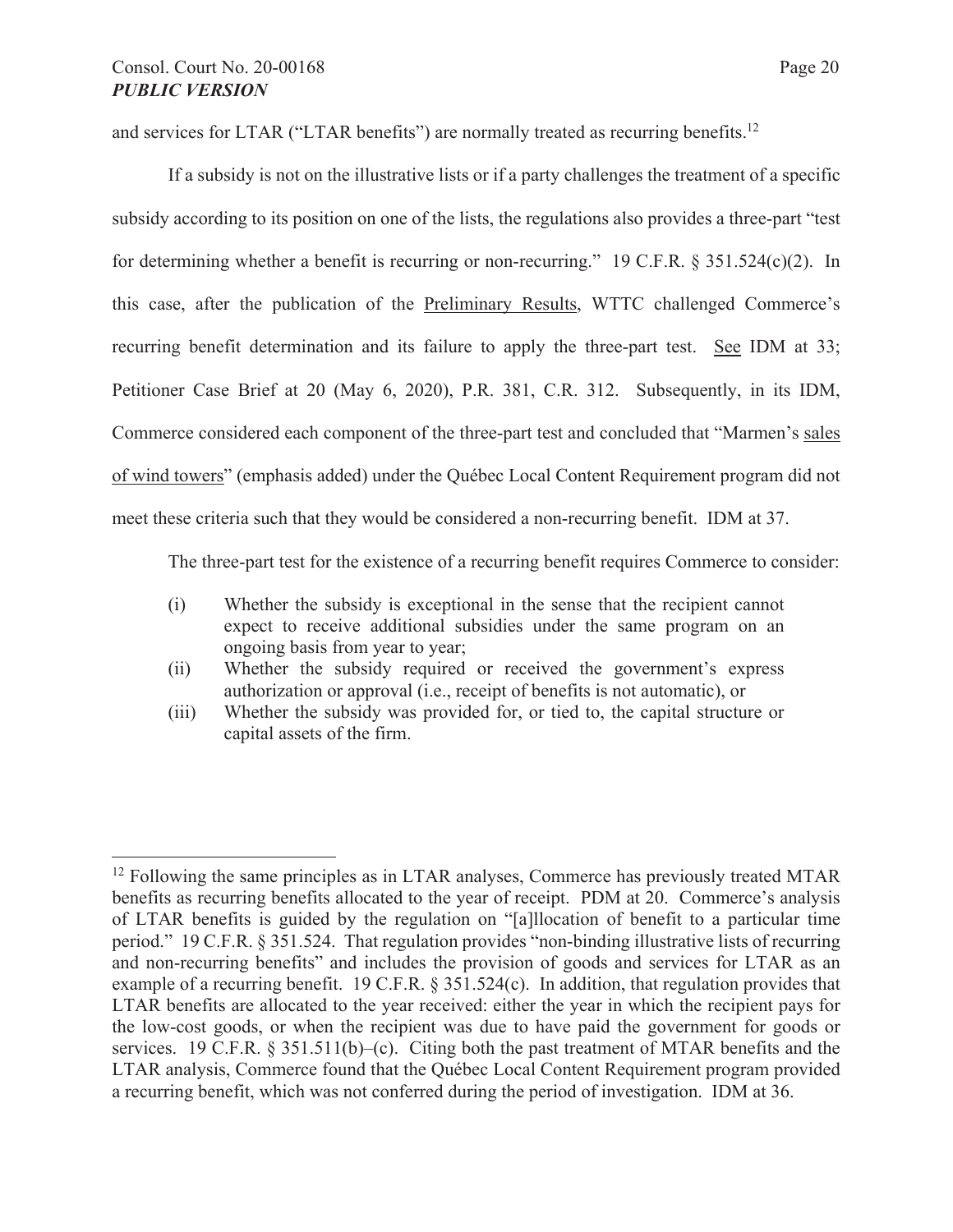19 CFR 351.524(c)(2). With respect to the first part, Commerce explained that "[a]lthough issued as four discrete tranches, the CFTs were for purchases of wind energy, i.e., electricity, not wind towers. Marmen did not sell wind energy. Instead, it sold wind towers on a regular basis." IDM at 37. With respect to the second part, Commerce found that the sales of wind towers did not require approval from the GoQ. Id. at 38. Commerce explained that while Marmen produced some certification documents that were provided to Hydro-Québec, they were product specification documents, not sales approval documents for GoQ to expressly authorize or approve. Id. at 37. Finally, Commerce explained that, regarding the third part, the sales under the Québec Local Content Requirement program did not benefit "Marmen's capital structure or assets any more than any sale normally benefits a company." Id.<sup>13</sup>

WTTC now argues that Commerce acted unreasonably and unlawfully when it applied the three-part test to determine the program provided a recurring benefit because it failed to take into account material record evidence and deviated from its regulations without explanation. WTTC's Br. at 11–12. First, WTTC contends that Marmen could not expect to receive subsidies on a regular basis because Marmen made wind tower sales "contingent on Marmen's ability to meet the [local content requirements] provided in each specific CFT," and therefore, "the limitation of

<sup>&</sup>lt;sup>13</sup> In addition, Commerce specifically considered an earlier supply agreement between Marmen and General Electric [[

 <sup>]].</sup> IDM at 37–38. Commerce explained that the relationship of the [[ ]] to the benefits in the form of wind tower sales for MTAR was indirect and retroactive and thus not tied to capital assets. Id. For contrast, under past practice, Commerce found a benefit to be non-recurring when a "government financial contribution [] directly and/or indirectly prospectively support or contributes to a company's capital assets." Id. at 37. Moreover, Commerce explained that, even if those advanced funds were under investigation as a potential subsidy -- Commerce noted that WTTC did not make the proper allegation as to the elements of a subsidy -- they were provided prior to the POR and would have fallen outside the scope of its analysis. Id. at 38.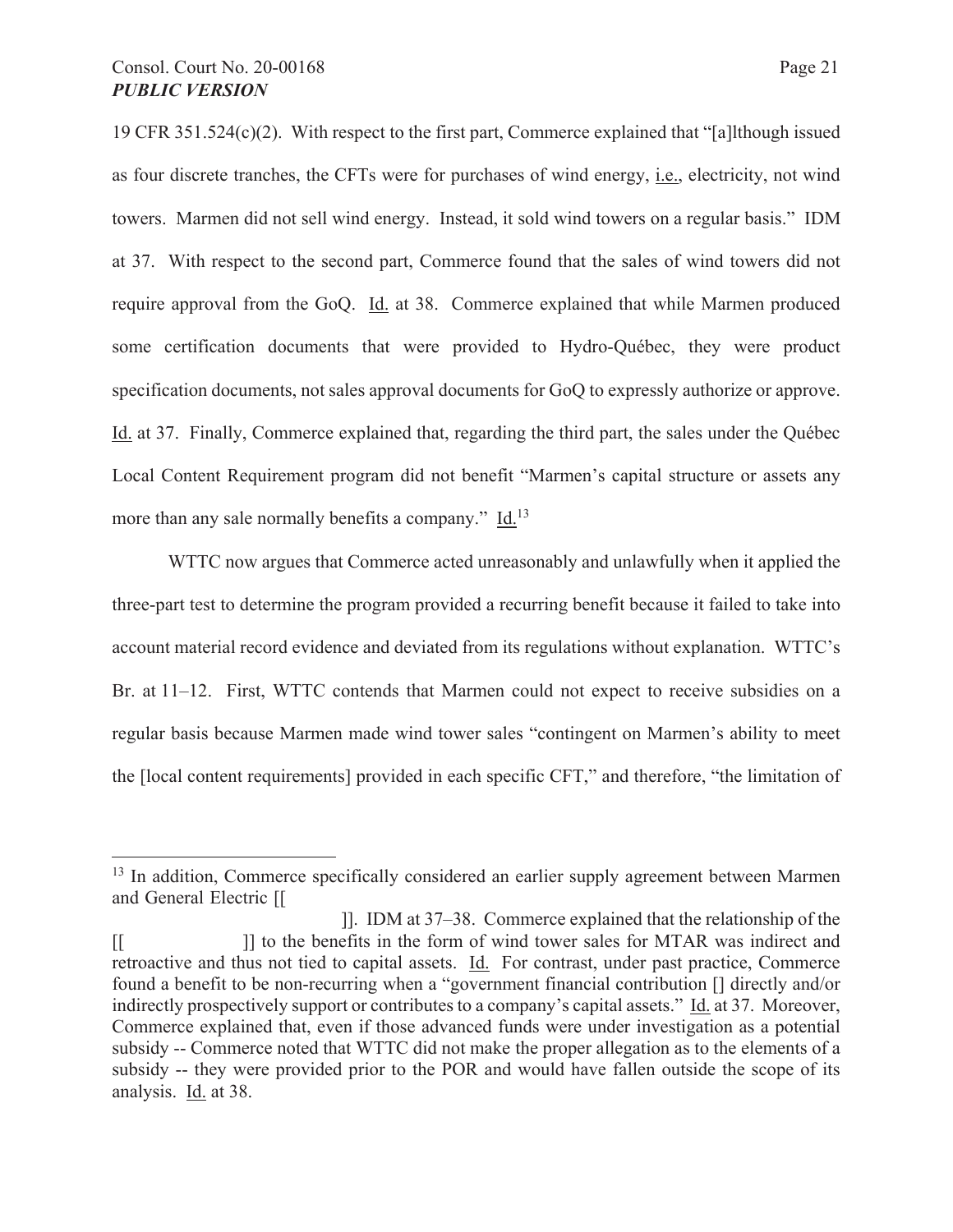these CFTs to four discrete tranches necessarily limited the benefit that Marmen received from the sales" stemming from the four CFTs. Id. at 14. Second, WTTC maintains that Commerce failed to adequately address evidence that the subsidies under the program were not automatic but required the government's express authorization or approval -- including evidence that Marmen's contracts with customer-wind turbine manufacturers explicitly referred to the local content requirement and included documentation for GoQ's "compliance processes [that] demonstrated  $\ldots$  GOQ expressly approved and monitored each and every project."<sup>14</sup> Id. at 16–18. Finally, WTTC asserts that Commerce mistakenly determined that the Québec Local Content Requirement program did not benefit Marmen's capital structure because it failed to consider, as required by regulation, how the program affected the "continued existence" of Marmen, WTTC's Br. at 19,  $21-22$ <sup>15</sup> and further failed to consider how the Québec Local Content Requirement program promoted the continued existence of the firm when it "spurred the creation of demand for wind energy generation and required the fulfilment of this demand from wind tower manufacturing

]]. Id. at 23–24. However,

<sup>&</sup>lt;sup>14</sup> In addition, WTTC argues that Commerce did not make a specific determination as to which documents it identified as "product specifications" in the IDM. WTTC's Reply at 13–15. But, Commerce need not have cited to the evidence binder so long as "the path of its decision" is otherwise reasonably discernible. NMB Singapore Ltd. v. United States, 557 F.3d 1316, 1319 (Fed. Cir. 2009).

<sup>&</sup>lt;sup>15</sup> WTTC argues that Commerce failed to address evidence that the [[

 <sup>]]</sup> were linked to subsequent purchases of wind towers when Commerce found that those funds did not directly benefit Marmen's capital structure. WTTC's Br. at 25. In relevant part, WTTC contends that the Québec Local Content Requirement program prompted General Electric to enter into an agreement with Marmen that [[

<sup>]],</sup> and that this agreement was linked to wind tower sales because [[

as Commerce correctly notes, the funds contributed were outside the scope of Commerce's analysis as they were provided prior to the average useful life in question. IDM at 38.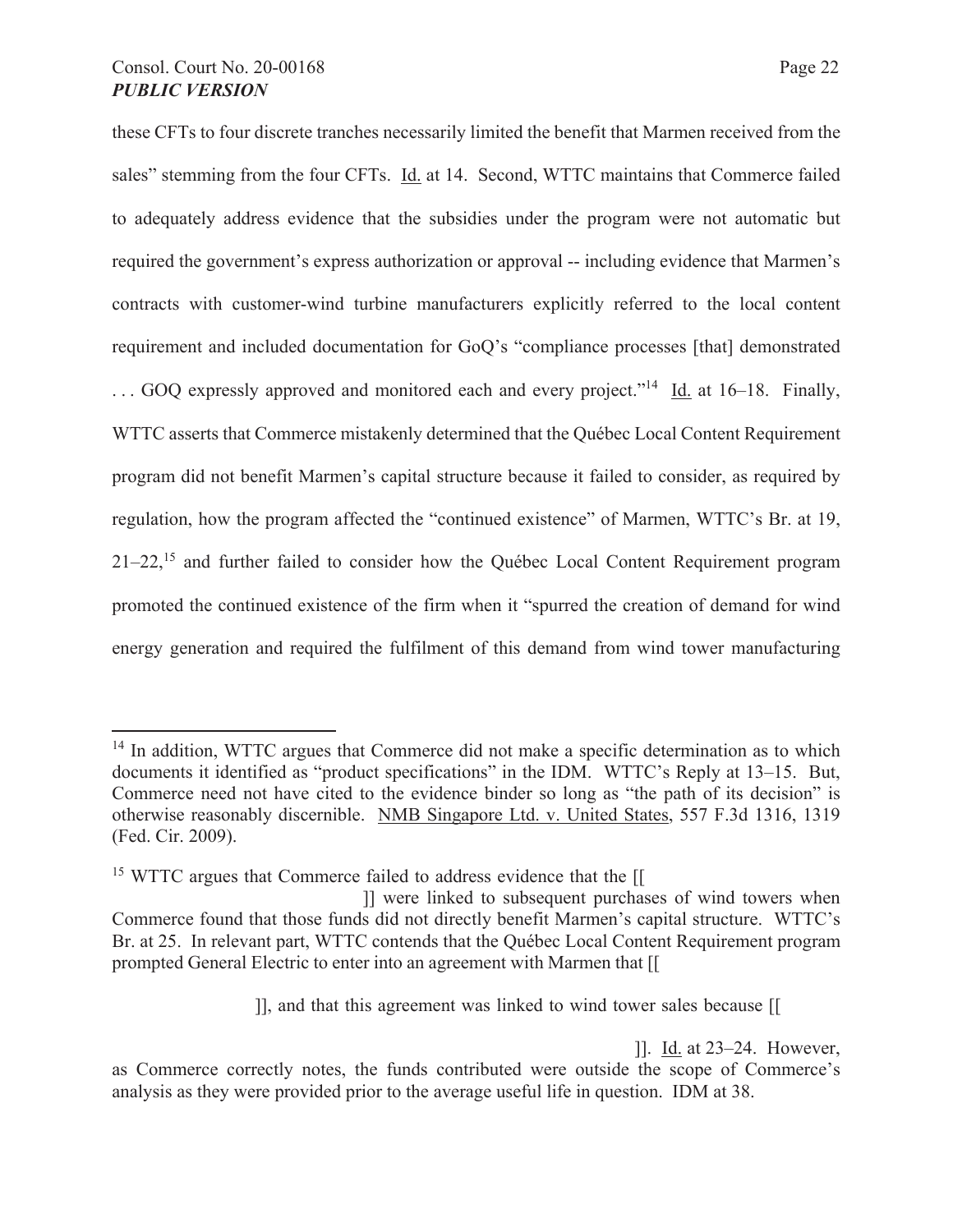facilities in Québec," WTTC's Br. at 21–22. The court considers each of WTTC's arguments in turn, and concludes that each fails to establish that Commerce acted unreasonably or unlawfully.

Regarding WTTC's first contention, Commerce reasonably concluded that the benefits under the local content requirement were conferred on a regular basis through the regular, frequent purchase of wind towers based on the record of substantial sales under the program each year until 2017.16 IDM at 37 ("Marmen's regular, frequent sales of wind towers to its customers . . . were not exceptional events. Although issued as four discrete tranches, the CFTs were for purchases of wind energy, i.e., electricity, not wind towers. Marmen did not sell wind energy. Instead, it sold wind towers on a regular basis."). While the analysis of the subsidy is complicated by how GoQ effectuates the serial transactions which relay the benefit from Hydro-Québec to Marmen, the IDM shows that Commerce extensively considered the nature of the transactions before concluding that the subsidies were regular and non-exceptional. Id. WTTC has not established that Commerce's consideration was unreasonable or otherwise inconsistent with the record, and the court therefore rejects WTTC's first argument.

With respect to WTTC's second contention, WTTC argues that Commerce's determination that GoQ was not required to provide express approval or authorization was unsupported by substantial evidence as a determination based on the singular and unsupported assertion that the Marmen's certification documents provided product specifications, not certifications for approval.

<sup>&</sup>lt;sup>16</sup> WTTC argues that ""it is not use of a benefit that determines whether it is a recurring or nonrecurring subsidy,' but the conditions under which the relevant authority offers the subsidy." WTTC's Reply at 9 (citing Issues and Decision Mem. accompanying Certain New Pneumatic Offthe-Road Tires from the People's Republic of China: Final Affirmative Countervailing Duty Determ. and Final Negative Determ. of Critical Circumstances, 73 Fed. Reg. 40,480 (Dep't Commerce July 15, 2008)). Nonetheless, Commerce's determination is consistent with this contention.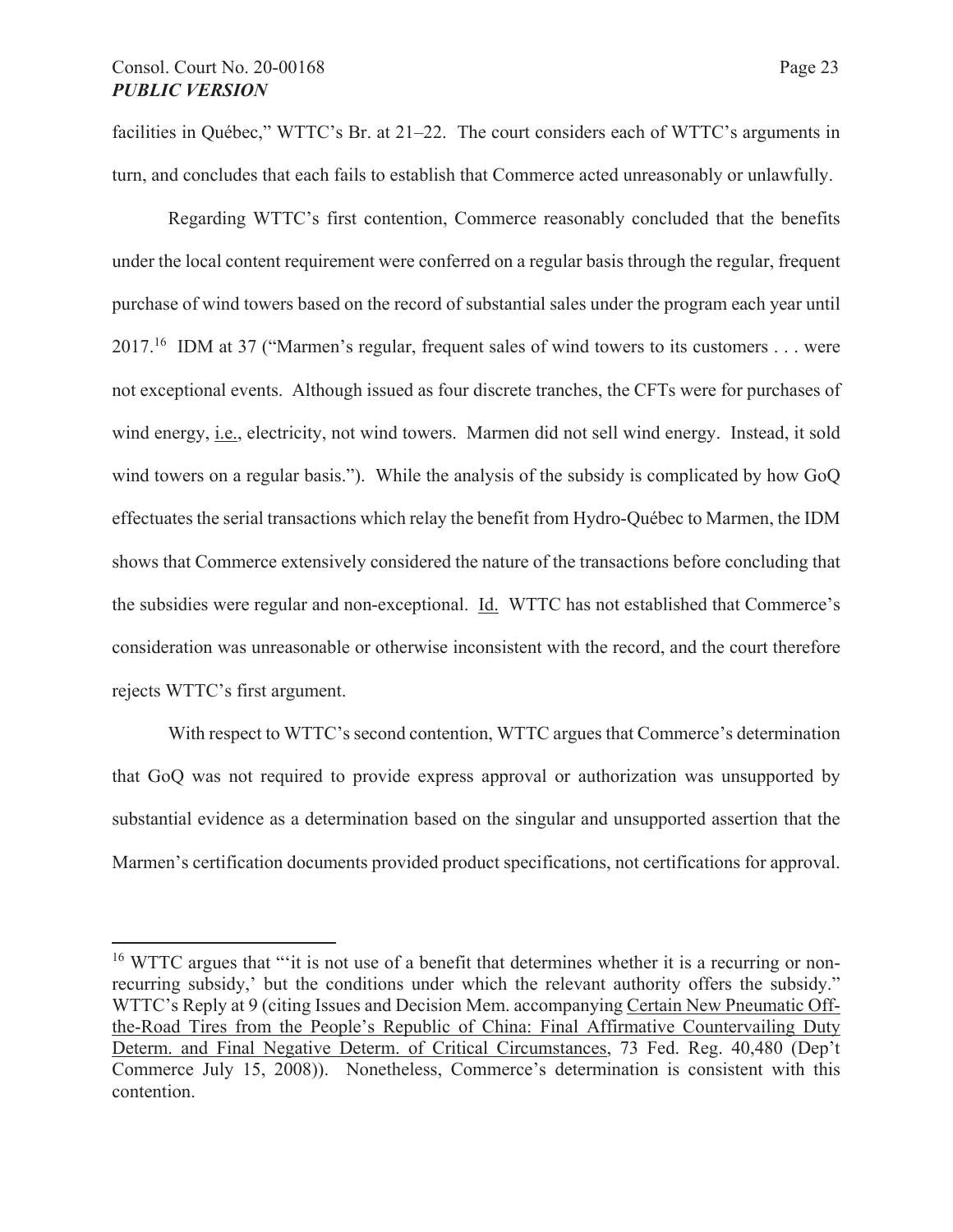# Consol. Court No. 20-00168 Page 24 *PUBLIC VERSION*

WTTC's Br. at 14, 19. The extent of Commerce's stated reasoning with regard to this second point is indeed sparse: "Further, we do not find that the certification Marmen provided to [Hydro-Québec] with its Québec LCR sales constitute express authorization or approval by the GOQ. Marmen's certifications are product specification, not sales approval, documents." IDM at 37. While brief, Commerce's conclusion is nevertheless sufficiently reasoned. As no one contends that particular sales from Marmen to turbine manufacturers were themselves subject to GoQ approval, the natural expectation is that the component of these serial transactions that GoQ might have expressly approved were the certification documents. Accordingly, it follows logically that -- as Commerce determined -- GoQ did not expressly authorize or approve the subsidy as it relates to Marmen. Accordingly, the court concludes that, with respect to the second prong of the recurring benefit test, Commerce adequately considered the record evidence and its rationale was reasonably discernible. See NMB Singapore Ltd. v. United States, 557 F.3d 1316, 1319 (Fed. Cir. 2009).

Lastly, with respect to the third part of the test, WTTC's argument that Commerce must consider how the program benefitted the "continued existence of the firm" is not persuasive. The Government correctly identifies that the text WTTC cites in the Preamble, 63 Fed. Reg. at 65,393, explains why Commerce considers whether a benefit is tied to capital structure or assets, not how. Def.'s Br. at 16. More generally, WTTC has not persuaded the court that Commerce unreasonably concluded that sales under the program did not "benefit[] Marmen's capital structure or assets any more than any sale normally benefits a company." IDM at 37. Rather, although the CFTs may have driven demand for Marmen's wind towers, there is no evidence in the record suggesting that the resultant sales were materially distinguishable from Marmen's everyday tower sales. Commerce's determination that the Québec Local Content Requirement conferred a recurring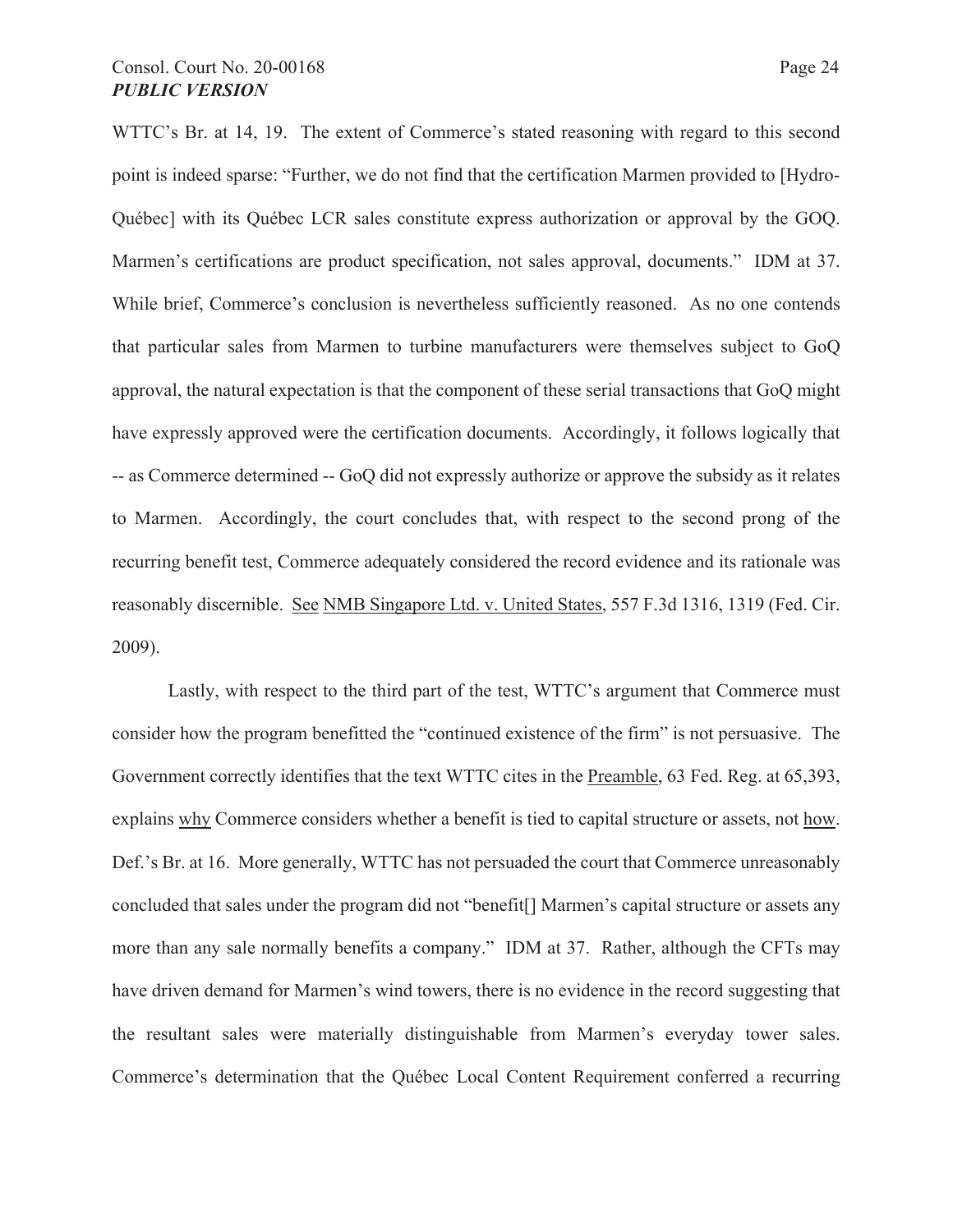benefit outside the POI and is thus not countervailable is sustained.

# *III. Commerce's Finding that the Québec On-the-Job Training Tax Credit Is De Facto Specific Is Reasonable and in Accordance with Law.*

The Tariff Act provides that Commerce can find de facto specificity if one or more of the

following factors exist:

- (I) The actual recipients of the subsidy, whether considered on an enterprise or industry basis, are limited in number.
- (II) An enterprise or industry is a predominant user of the subsidy.
- (III) An enterprise or industry receives a disproportionately large amount of the subsidy.
- (IV) The manner in which the authority providing the subsidy has exercised discretion in the decision to grant the subsidy indicates that an enterprise or industry is favored over others.

19 U.S.C. § 1677(5A)(D)(iii). In its final rule implementing the Uruguay Round Agreements, Commerce explained that it considers each of these factors sequentially in order of appearance, and if one factor warrants a finding of specificity, it will undertake no further analysis. 63 Fed. Reg. at 65,355.

In this case, Commerce found the On-the-Job training tax credit to be de facto specific because the actual number of recipients was limited in number on an enterprise basis. IDM at 56 (citing 19 U.S.C.  $\S$  1677(5A)(D)(iii)(I)). To make its "limited in number" determination, Commerce compared "the actual number of companies that received the tax credit in 2018 to the total number of tax filers, inclusive of corporations and individuals in business, within Québec for 2018." Id. GoQ and GoC argue that Commerce's determination was methodologically unsound because (1) the comparison of credit recipients to total tax filers is an impermissible application of 19 U.S.C. § 1677(5A)(D)(iii)(I),<sup>17</sup> and (2) Commerce's comparison deviates from past practice

<sup>&</sup>lt;sup>17</sup> The statutory evidence cited includes: (i) the statute's first factor says "actual recipients . . . are limited in number," without mentioning potential recipients; (ii) the statute's four factors mirror language in the Agreement on Subsidies and Countervailing Measures; (iii) the Statement of Administrative Action's statement that "the specificity test was intended to function as a rule of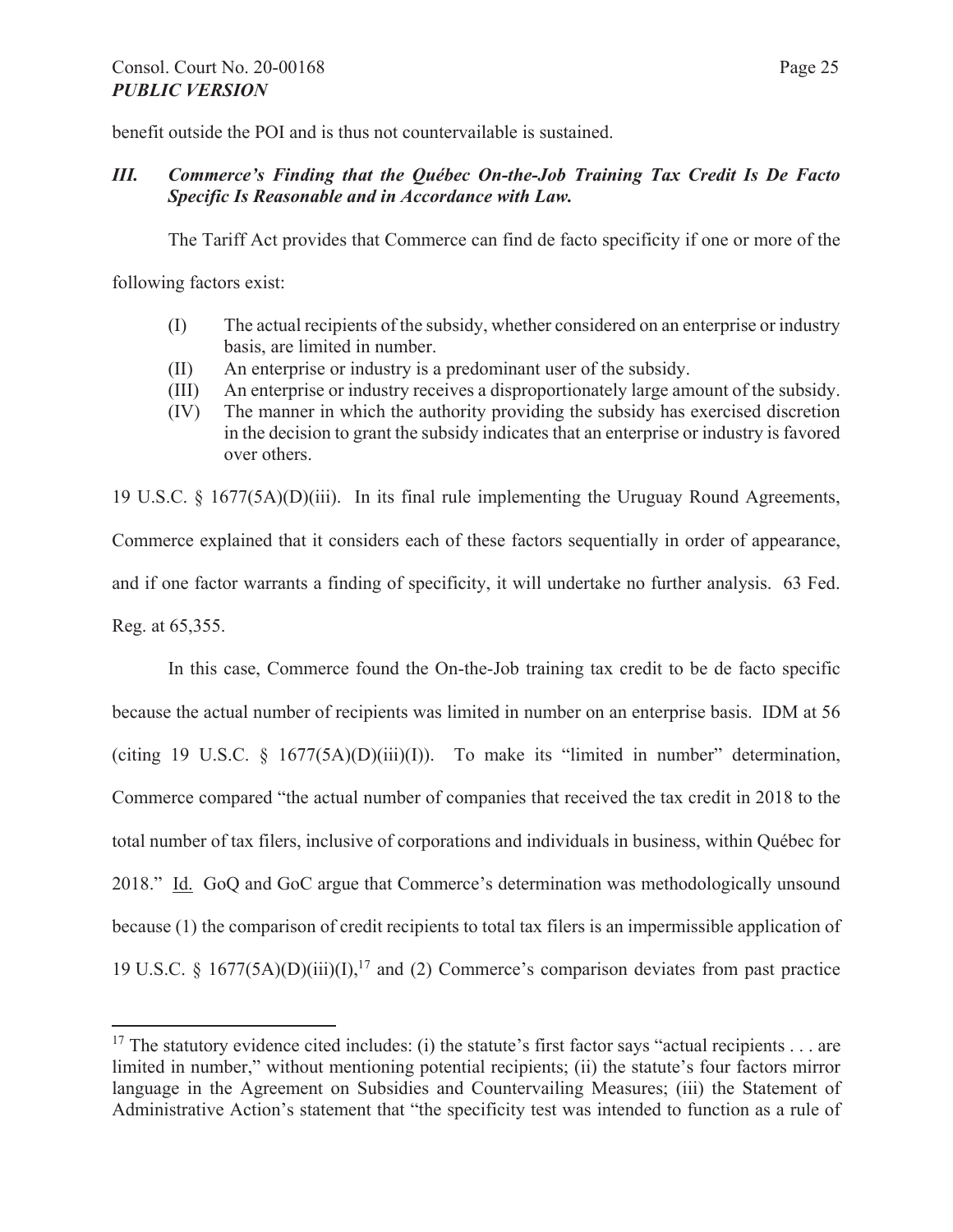without explanation. GoQ's Br. at 16, 20–22; GoC's Br. at 24; GoC's Reply at 15 n.19, 16; GoQ's Reply at 5–6 (proposing that Commerce should have considered only tax filers who provided a training program to trainees). In addition, both GoQ and GoC contend that Commerce's finding that the credit recipients are "limited in number" is unsupported by substantial evidence given the number and variety of companies participating in the credit program.<sup>18</sup> GoQ's Br. at  $15-16$ ,  $19-$ 20; GoC's Br. at 25–26.

The court concludes that Commerce's finding of de facto specificity was in accordance with law. GoQ and GoC agree that the statute does not preclude Commerce from comparing the actual number of users to potential users, but nevertheless argue that Commerce's methodology is contrary to the statutory requirements. GoQ Oral Arg. Subm. at 5–15; GoC Oral Arg. Subm. at 16–17. It is not. In applying 19 U.S.C. § 1677(5A)(D)(iii), Commerce found that "the actual number of recipients that benefited from the tax credit during the POI relative to the total number

reason and to avoid the imposition of countervailing duties in situations where, because of the widespread availability and use of a subsidy, the benefit of the subsidy is spread throughout an economy," Statement of Administrative Action accompanying the Uruguay Round Agreements Act, H.R. Doc. No. 103-316 (1994), reprinted in 1994 U.S.C.C.A.N. 4040 ("SAA"); (iv) the SAA's embrace of Carlisle Tire & Rubber Co. v. United States, 5 CIT 229, 564 F. Supp. 834 (1983), which counseled against finding specificity in generally available benefits to avoid the absurd consequence of countervailing "public highways and bridges, as well as a tax credit for expenditures on capital investment even if available to all industries and sector," 5 CIT at 234; and (v) language in the SAA wherein, in discussing the four factors, "number" is qualified by words suggesting absolute rather than comparative evaluation.

 $18$  GoC further argues that Commerce's hierarchical approach is inconsistent with the SAA. GoC's Reply at 14 ("In particular, the SAA directs [Commerce] to 'seek and consider information relevant to all of {the four} factors.'") (citing SAA at 931) (emphasis in original)). This argument is unavailing because the SAA continues by providing that (i) "where the number of enterprises or industries using a subsidy is not large, the first factor alone would justify a finding of specificity" (as Commerce found here); and (ii) that "[b]ecause the weight accorded to the individual de facto specificity factors is likely to differ from case to case, Commerce shall find de facto specificity if one or more of the factors exists." SAA at 931.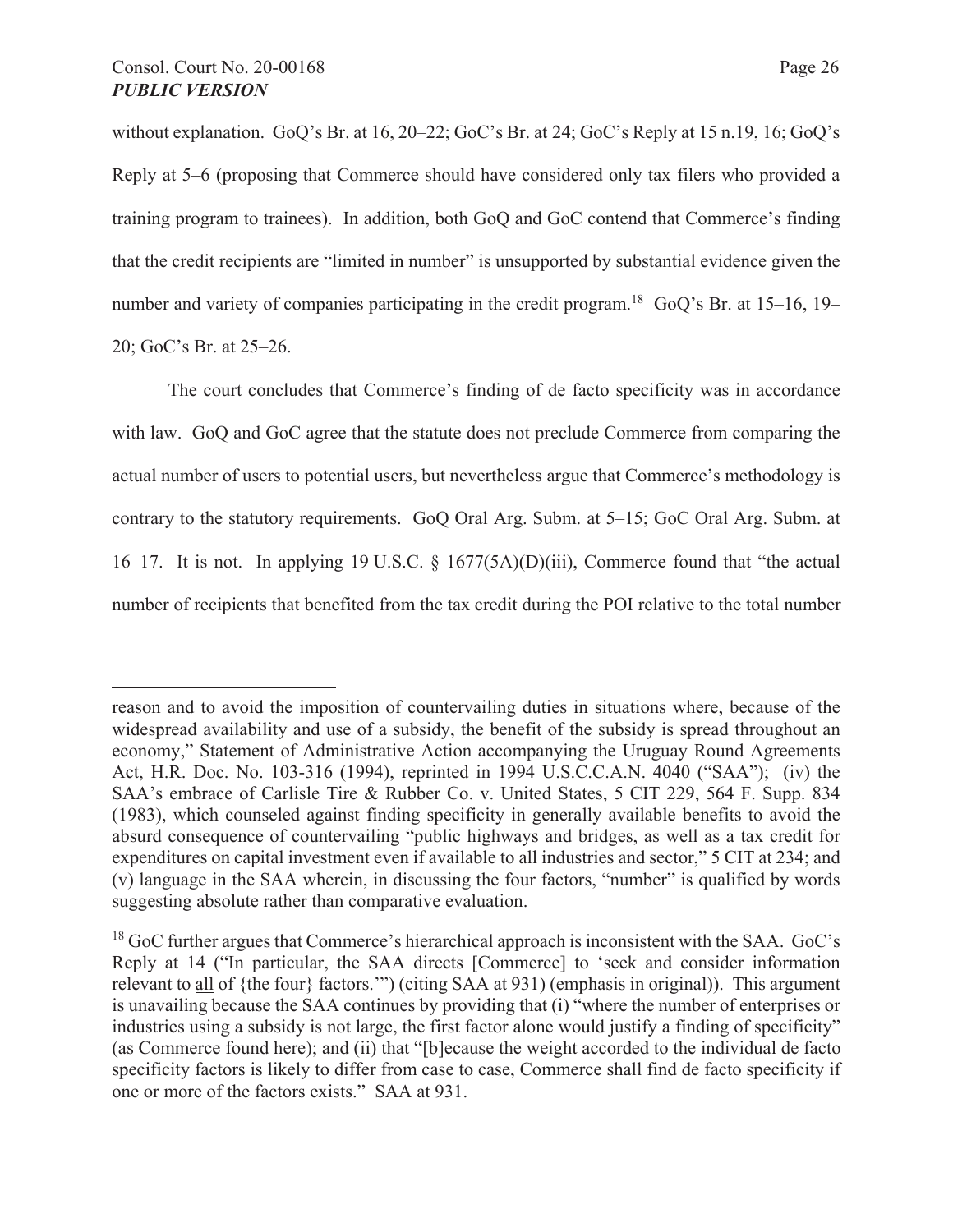of tax filers during the POI are limited in number on an enterprise basis." IDM at 56. This comparison both assesses whether "the actual recipients of the subsidy," on an enterprise basis, "are limited in number," 19 U.S.C.  $\S$  1677(5A)(D)(iii)(I), as well as whether the subsidy in question is "truly . . . broadly available and widely used throughout [the] economy," IDM at 56 (citing Statement of Administrative Action accompanying the Uruguay Round Agreements Act at 929, H.R. Doc. No. 103-316 (1994), reprinted in 1994 U.S.C.C.A.N. 4040) ("SAA").<sup>19</sup> Accordingly, Commerce's approach neither fails to comply with the statutory language nor contravenes the underlying aims set out in the SAA.

Nor did Commerce err by using all corporate tax filers as the comparator group when assessing subsidy specificity. The Plaintiffs' arguments urging comparison to entities that employ trainees would improperly convert this test into a standard for predominant use -- a result which is particularly apparent when considering a limited-in-number analysis on an industry, rather than enterprise, basis. Neither the statute's text nor the SAA prohibit Commerce's approach, and it was reasonable to think that a comparison to corporate tax filers would be instructive in determining whether the subsidy is widely spread throughout the economy or limited to a small number of enterprises. GoQ's attempts to argue otherwise by relying on the court's (and Federal Circuit's) prior decisions fail. Bethlehem Steel Corp. v. United States, 25 CIT 307, 140 F. Supp. 2d. 1354 (2001) cannot provide the basis for determining Commerce's past practice with respect to the de facto specificity analysis relevant here, as the determination in that case employed an industryrather than enterprise-level comparison, and further weighed all four rather than merely one of the

 $19$  The SAA "shall be regarded as an authoritative expression by the United States concerning the interpretation and application of the Uruguay Round Agreements and [the Uruguay Round Agreements Act] in any judicial proceeding in which a question arises concerning such interpretation or application." 19 U.S.C. § 3512(d).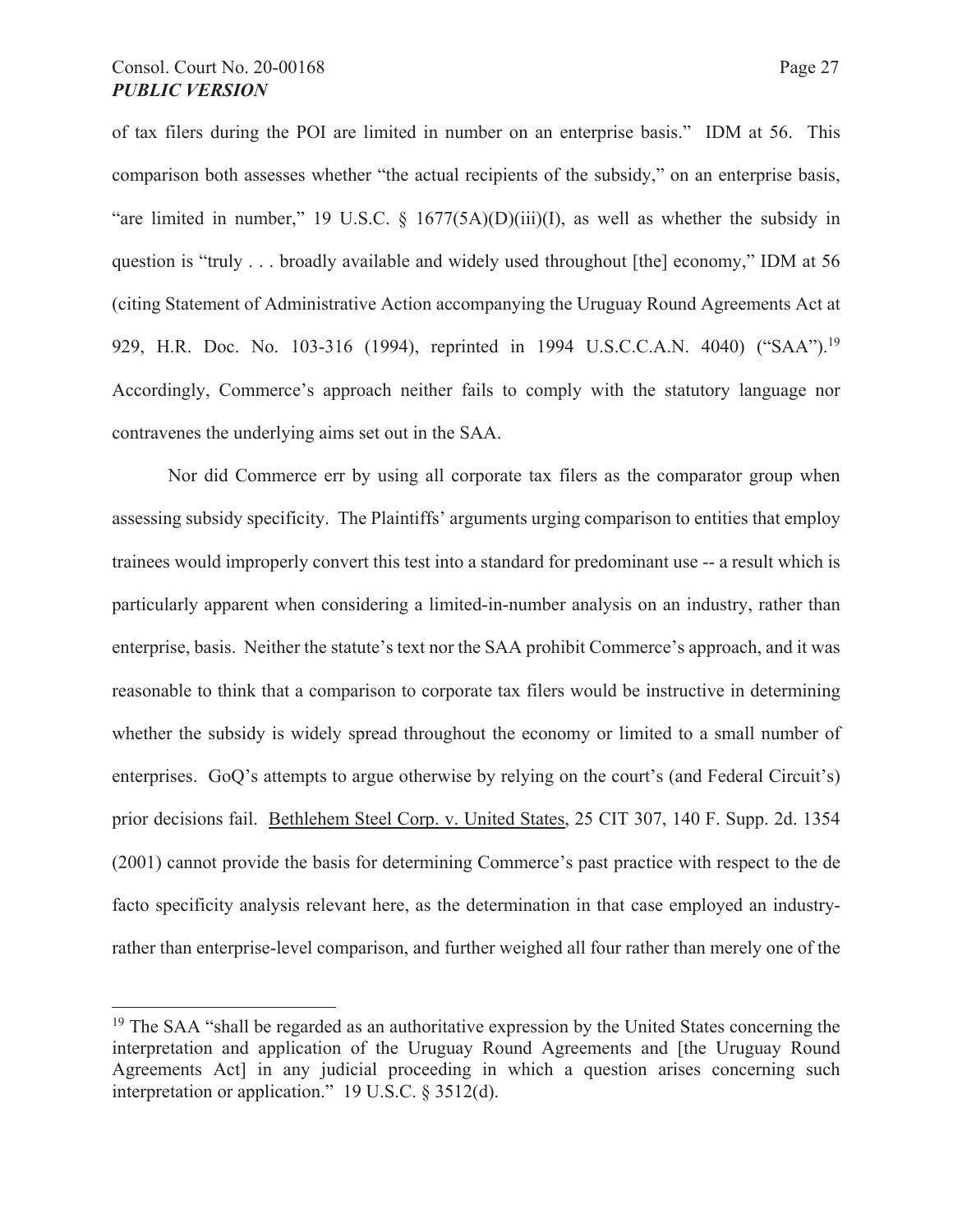factors required for a finding of specificity. Likewise, neither Royal Thai Gov't v. United States, 28 CIT 1218, 341 F. Supp. 2d 1315 (2004), aff'd in part, rev'd in part, and remanded 436 F.3d 1330 (Fed. Cir. 2006) nor the Federal Circuit's decision in AK Steel Corp. v. United States, 192 F.3d 1367 (Fed. Cir. 1999) involve a finding of "limited in number" specificity alone. Moreover, in each of these three cases, Commerce's non-specificity determination was sustained, so they offer weak evidence that the court here should second-guess Commerce's exercise of its expertise. On the other hand, Commerce has previously employed similar comparator groups in its past investigations. See, e.g., Issues and Decision Mem. at Cmt. 17 accompanying Final Determ. in the Countervailing Duty Investigation of 100- to 150-Seat Large Civil Aircraft from Canada, 82 Fed. Reg. 61,252 (Dep't Commerce Dec. 27, 2017). In sum, the court finds that Commerce did not act contrary to law when considering corporate tax filers as the comparator group in its specificity analysis.

Finally, the court concludes that Commerce acted reasonably in determining that the actual recipients were limited in number. It is instructive that Congress provided this factor for Commerce to consider without specifying how Commerce should consider the factor. While GoC and GoQ are concerned that permitting Commerce to decide the scope of limited use would risk implicating any subsidy or benefit with less than (near) universal usage, the law itself permits Commerce to determine the appropriate reach of its specificity determinations. Although the court has the authority to consider the reasonableness of Commerce's determination, in this case, where only 2% of taxpayers received the disputed benefit, it cannot be said (without more) that Commerce's identification of a limited benefit, and thus of a de facto specific subsidy, is unreasonable. Accordingly, Commerce's determination is sustained.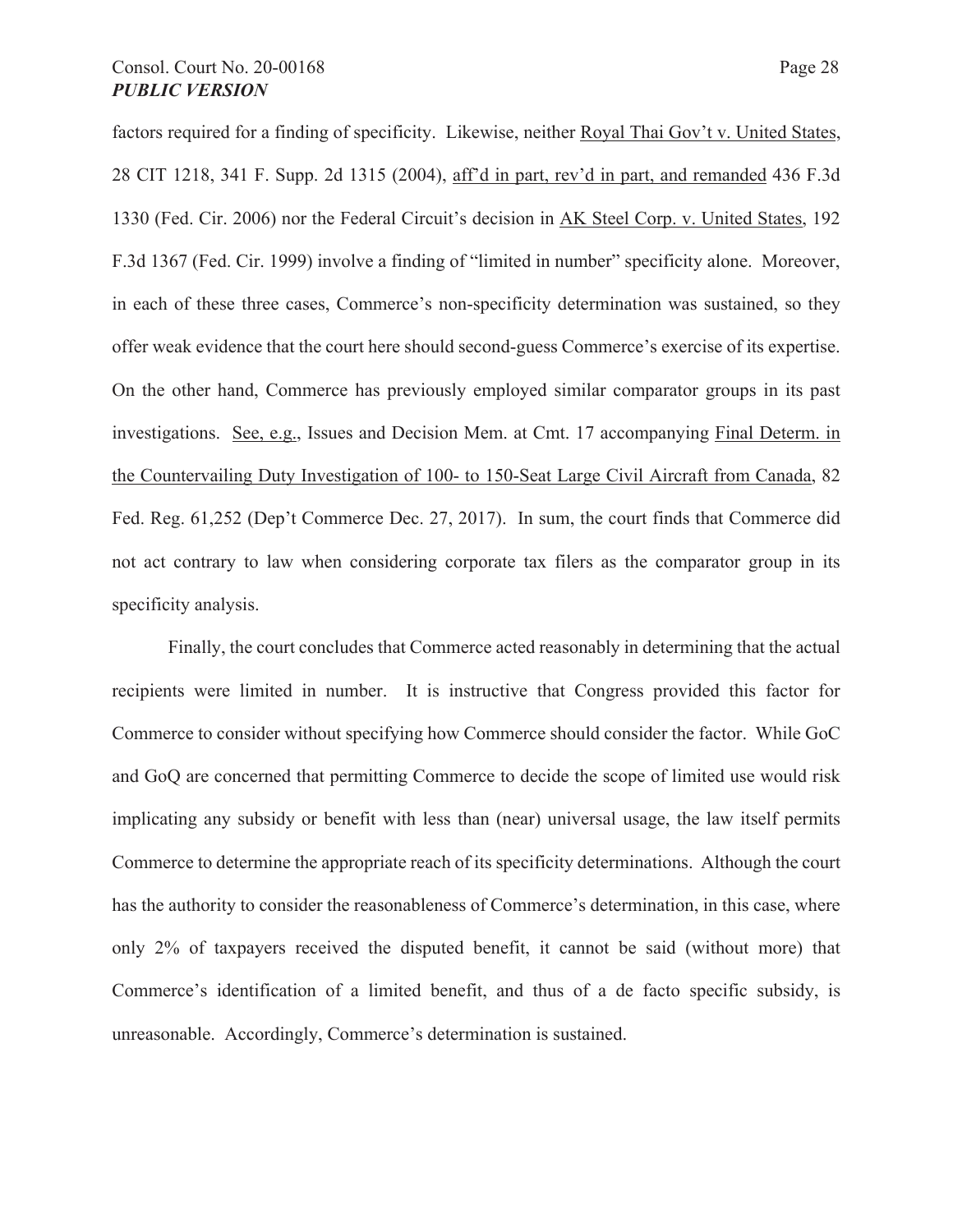## *IV. Commerce's Exclusion of Increased Tax Liabilities to Calculate the Total Benefit of the GASPÉTC Program Was Not Contrary to Law.*

Commerce declined to consider the increased tax liabilities incurred through GASPÉTC in calculating the program's benefit during the period of investigation. In so doing, Commerce cited 19 C.F.R. § 351.503(e), which provides that "[i]n calculating the amount of a benefit, the Secretary will not consider the tax consequences of the benefit." IDM at 53. Commerce noted that it has consistently treated income taxes as outside the statutorily-limited circumstances in which Commerce will subtract offsets from the gross countervailable subsidy amount. Id. (citing 19 U.S.C. § 1677(6)). Commerce therefore concluded that the regulation regarding "Direct Taxes" that specifically instructs Commerce to calculate the benefit as the difference between "'tax paid as a result of the program' and 'the tax the firm would have paid in the absence of the program' . . . simply provides direction in assessing how the program results in a benefit in the year at issue (the POI), with no regard to any consequences from the prior year's benefit." Id. at 54.

GoQ and Marmen contest Commerce's determination and argue that the "Direct Taxes" regulation sets out the only way Commerce may assess the value of the benefit. Accordingly, GoQ and Marmen argue that Commerce erred by failing to consider the increased tax liability in determining the size of the benefit conferred by GASPÉTC. They contend that the regulation directing Commerce not to consider tax consequences in calculating benefit, 19 C.F.R. § 351.503(e), is inapplicable because subsection (a) of that regulation and the Preamble each state that a specific rule on how to measure a benefit will be followed when provided. Marmen's Reply at 17–18; GoQ's Br. at 26; 63 Fed. Reg. at 65,359. Last, they argue that the exclusive list of statutory offsets is not implicated because Commerce must, in the first instance, determine the tax savings net of increased liabilities according to the "Direct Taxes" regulation's "in the absence of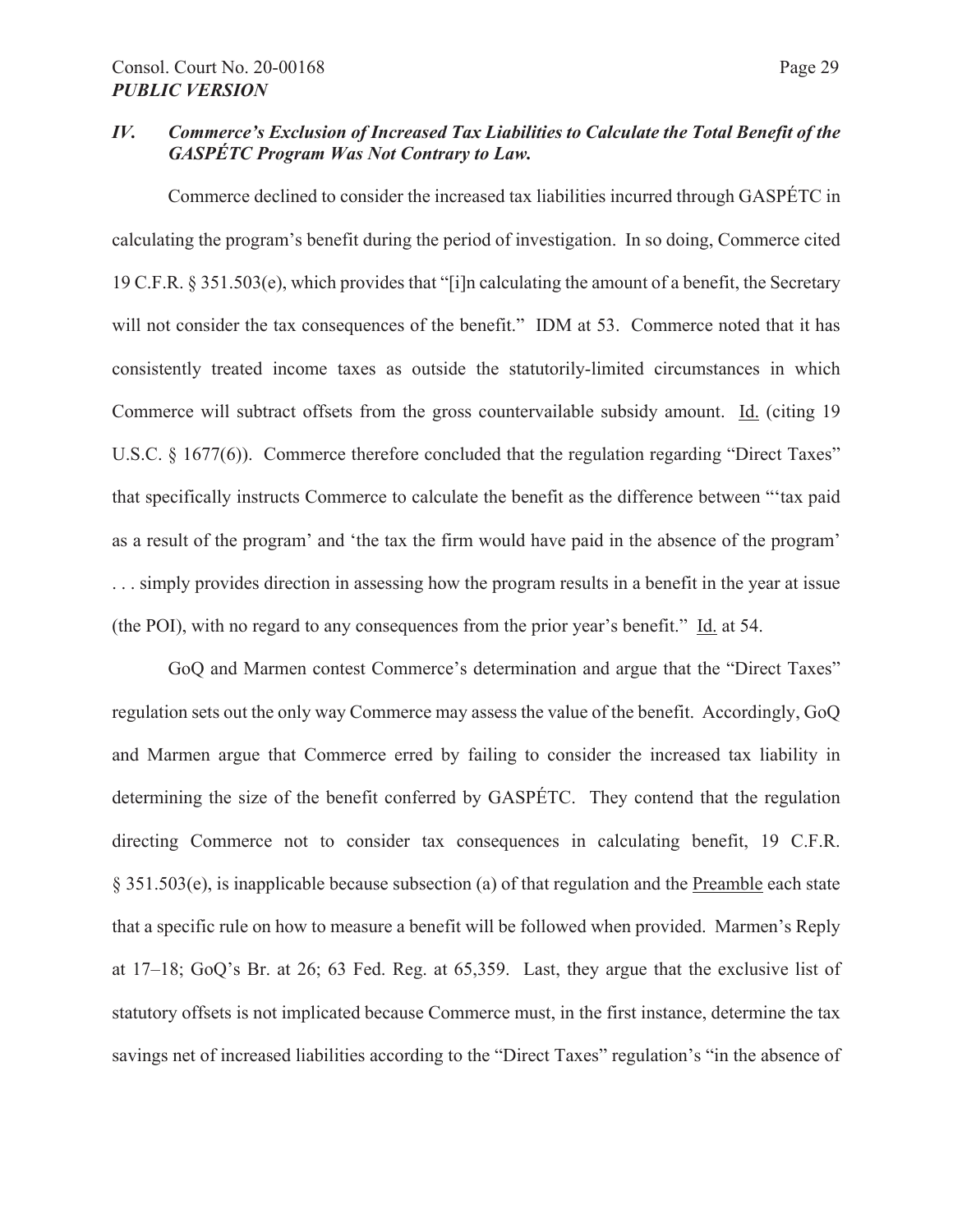the program" test before those offsets would even apply. Marmen's Reply at 15–18; GoQ's Br. at 25–26; GoQ's Reply at 9–13.

The court concludes that Commerce acted in accordance with law when it excluded the taxation of the previous year's tax credit in computing the benefit of GASPÉTC. It is true that Commerce may not disregard an existing policy determination manifest in the regulations without amending the regulations. Perez v. Mortg. Bankers Ass'n, 575 U.S. 92, 101 (2015) (citation omitted) ("[The Administrative Procedure Act mandates] that agencies use the same procedures when they amend or repeal a rule as they used to issue the rule in the first instance"). However, the court is not persuaded that the regulations require that Commerce consider increased tax liabilities in determining tax benefits. As Commerce's benefit determination was a reasonable interpretation of the statute and regulations, its determination was in accordance with law.

Contrary to the arguments made by GoQ and Marmen, "tax paid by a firm as a result of the program" does not necessarily mean that tax liabilities from a previous year's use of the program are a component "result of the program." 19 C.F.R. § 351.509(a)(1). Counselling against this interpretation of the regulation is Commerce's past practice of not considering tax consequences and the expectation of less ambiguous language if Commerce intended to implement a substantial shift in policy. While the parties have not identified a case or investigation involving exactly the circumstances at issue here (i.e., the direct inclusion of a tax benefit as taxable income), Commerce's prior investigations reflect a uniform policy of ignoring tax consequences. See, e.g., Issues and Decision Mem. at 23–24 accompanying Final Determ. in the Countervailing Duty Investigation of Bottom Mount Combination Refrigerator-Freezers from the Republic of Korea, 77 Fed. Reg. 17,410 (Dep't Commerce Mar. 26, 2012); see also, Issues and Decision Mem. accompanying Certain Softwood Lumber Products From Canada: Final Affirmative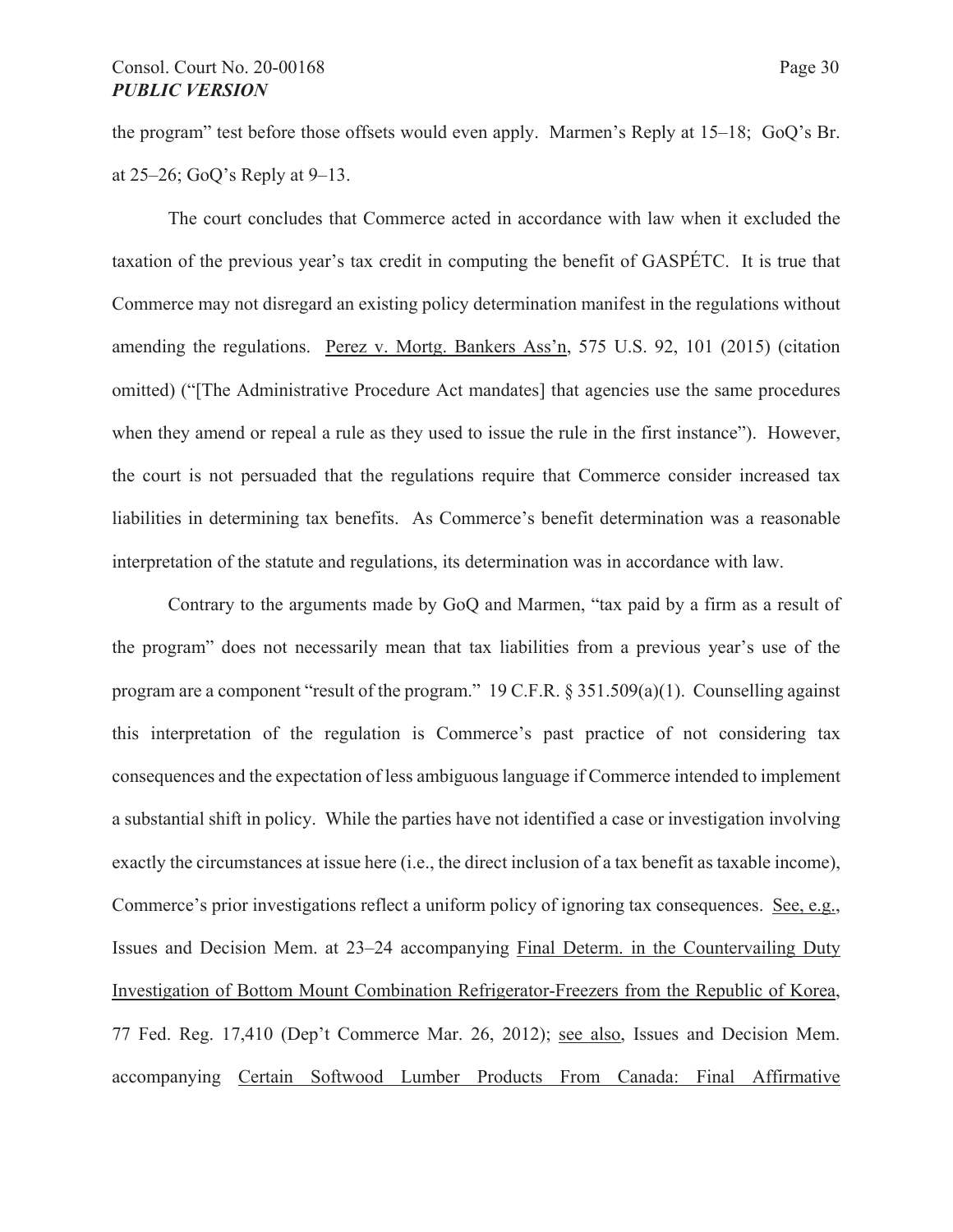Countervailing Duty Determ., and Final Negative Determ. of Critical Circumstances, 82 Fed. Reg. 51,814 (Dep't Commerce Nov. 8, 2017) (declining to offset a tax credit's effect of reducing available depreciation). To read the regulations as GoQ and Marmen urge would create an island where Commerce considers income tax effects in an ocean where it does not. Furthermore, it could radically reshape how Commerce conducts its investigations. For example, the "total impact" interpretation might also require Commerce to reduce benefit determinations of accelerated depreciation programs where a declining balance method confers less depreciation than otherwise afforded or where earlier additional depreciation results in recognizing a later, higher gain upon disposition. These considerations, taken in tandem with the language of the regulation, strongly suggest that Commerce did not amend its policy of uniformly disregarding tax consequences through the "Direct Taxes" regulation by embarking on a fundamentally different method of computing the benefit of tax programs contrary to its practice since the rulemaking. As Commerce's interpretation of the regulation is therefore reasonable, and is further consistent with past practice, its determination is sustained.

# *V. Commerce's Determination that GoQ's and GoC's Additional Depreciation for Buildings Used in Manufacturing Provided a Countervailable Financial Contribution and Benefit is Reasonable and in Accordance with Law.*

Commerce determined that the additional depreciation for qualifying buildings used in manufacturing under the GoC and GoQ tax systems constituted a countervailable financial contribution by reference to the revenue foregone relative to the general Class 1 depreciation rate. IDM at 24, 26. Similarly, Commerce determined the benefit amount using the additional 6% depreciation over the CCA treatment those buildings would have otherwise received in the absence of the additional depreciation provision (that is, a 4% otherwise-applicable rate and a 10% total rate with additional depreciation). Id. at 24 (applying the above-discussed "in the absence of the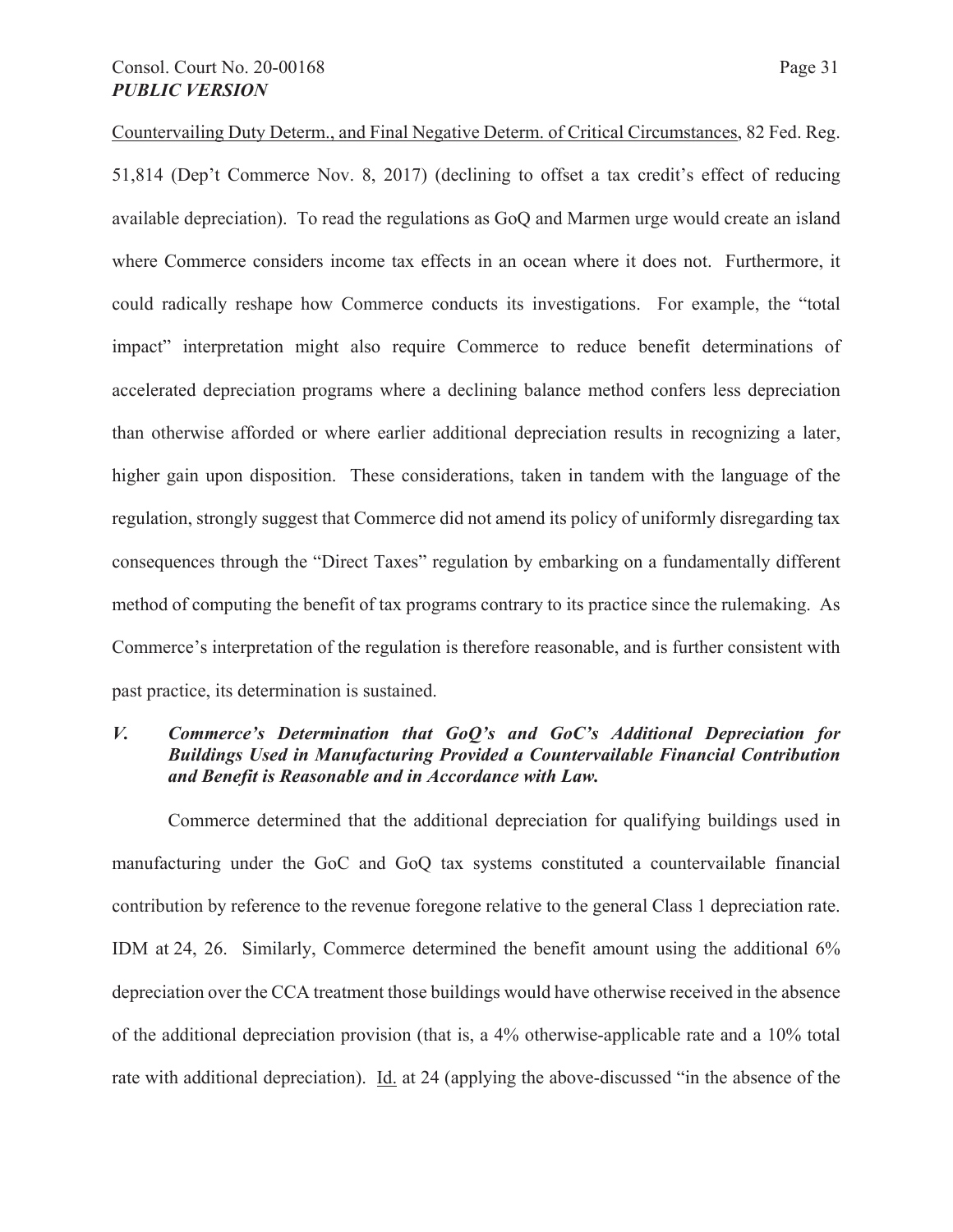program test" from 19 C.F.R.  $\S 351.509(a)(1)$ ). In its benefit analysis, Commerce noted that "in order to receive an additional deduction, a taxpayer needs to file an election by using a Schedule 8 form with its income tax return . . . [o]therwise, they would not receive the additional six percent deduction and instead receive the basic four percent of the CCA." Id. at 25 (citations omitted). Commerce rejected the argument that the 10% depreciation rate was just the "normal rate of depreciation that reflects the actual shorter useful life of the assets used for manufacturing purposes." Id. In so doing, Commerce noted that such argument relies on an implicit assumption that the relevant universe of taxpayers was those eligible for the special treatment, whereas "the proper universe of the taxpayers is not limited to the taxpayers who used the non-residential building within Class 1 assets for manufacturing but includes all taxpayers whose assets satisfy the scope of the entire Class 1 assets" because only the former can "can file for, and subsequently receive, the additional CCA." Id.

GoQ, GoC and Marmen oppose Commerce's determination. First, they each argue that Commerce's determination that a countervailable benefit exists is contrary to law. They claim that this additional depreciation does not meet the statutory definition of "financial contribution," which, in relevant part, reads "foregoing or not collecting revenue that is otherwise due." See GoQ's Br. at 29; GoC's Br. at 18–19; Marmen's Br. at 26–27 (each citing 19 U.S.C. §  $1677(5)(D)(ii)$ ). They contend that there was no revenue otherwise due as the depreciation allowed is consistent with the policy of CCA and underlying empirical evidence of the average useful life of the different types of assets. GoQ's Br. at 30; GoC's Br. at 18–23; Marmen's Br. at 26–27. Accordingly, the Plaintiffs each argue that the 10% rate is simply the "normal" rate of depreciation, and not a financial contribution.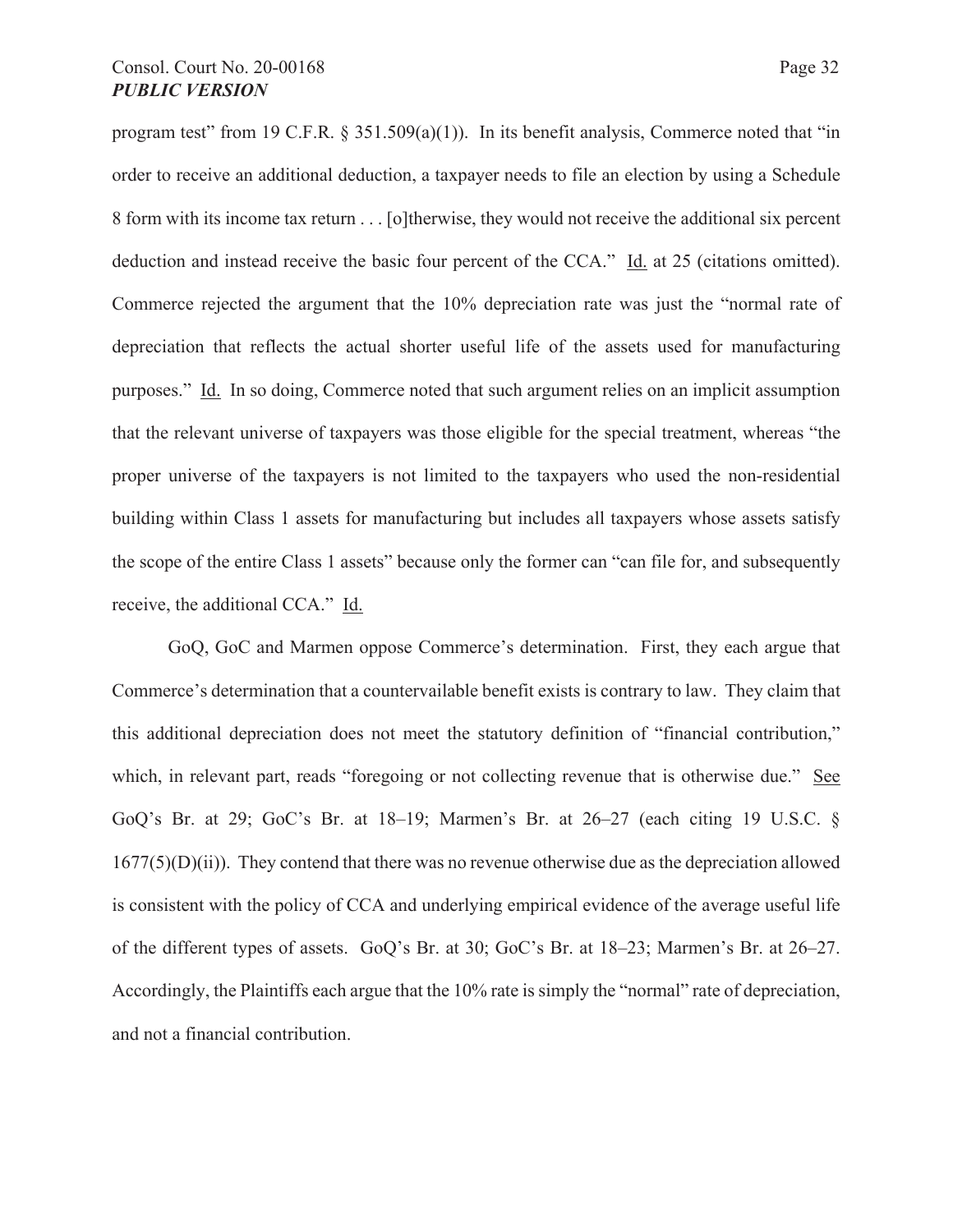# Consol. Court No. 20-00168 Page 33 *PUBLIC VERSION*

Second, GoQ and GoC also argue that Commerce's countervailable benefit determination was contrary to law. In particular, they argue that Commerce's reliance on the "in the absence of the program" quantification in the "Direct Taxes" regulation begs the question of what taxes the firm would have paid in the absence of a program which sets the base taxation rate for Class 1 assets. GoQ's Br. at 29–39; GoC's Reply at 9.

Finally, the Plaintiffs each argue that Commerce's determination of financial contribution and benefit is not supported by substantial evidence. First, they argue that Commerce unreasonably compared two dissimilar classes of assets. GoQ's Br. at 29–30; GoC's Br. at 17– 18; Marmen's Br. at 27. Second, they argue that Commerce ignored contrary evidence that manufacturing plants have shorter useful lives. GoQ's Br. at 31; GoC's Reply at 7–9; Marmen's Br. at 27–28. Third, they argue that it was unreasonable for Commerce not to consider the normal rate of depreciation for the buildings, which here is captured by the additional depreciation as reflected in GoC's empirical study and budget. GoQ's Br. at 30; GoC's Reply at 8; Marmen's Br. at 27.

The court finds that Commerce's financial contribution and benefit determinations are in accordance with law and supported by substantial evidence. Commerce acted in accordance with law because it reasonably interpreted both the statutory financial contribution definition and the "Direct Taxes" benefit regulation. Neither the statutory financial contribution definition nor "Direct Taxes" regulation unambiguously requires Commerce to compare the challenged program to itself, or to the treatment allegedly justified by empirical study, where a default tax rate is applicable in the absence of the challenged program. The statute's "foregoing or not collecting revenue that is otherwise due" language does not provide an exception for programs which attempt to reflect (successfully or not) the economic reality of depreciation. Likewise, the regulation's "in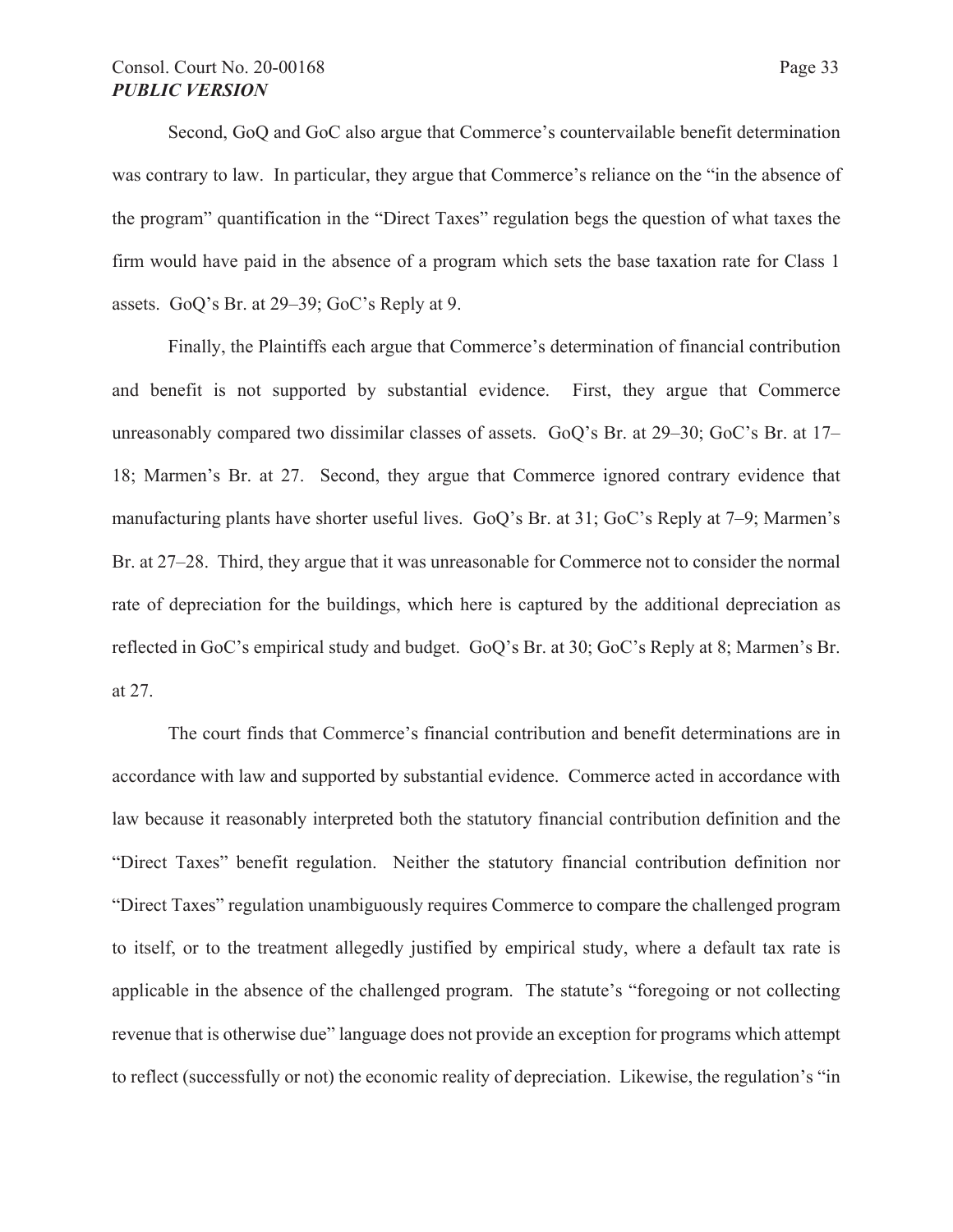the absence of the program" language does not require Commerce to ignore what tax the respondent would pay if not electing better tax treatment. Instead, Commerce reasonably interpreted the statute and regulation to require comparison to the otherwise applicable tax treatment -- provided by the 4% rate applicable if taxpayers did not elect the additional depreciation -- and the court is obliged to accept Commerce's reasonable interpretation as a "permissible construction of the statute." Chevron, U.S.A., Inc. v. Natural Res. Def. Council, Inc., 467 U.S. 837, 843 (1984). As the Government and WTTC note, the evidence supports a comparison between the Class 1 depreciation rate and the otherwise applicable rate: first, because the Class 1 depreciation provision is additional to the existing tax scheme; second, because GoC's own budget plan recognizes a default depreciation rate (e.g., "If the taxpayer forgoes the separate class, the current treatment will apply (i.e. a CCA rate of 4 per cent)"); and third, because taxpayers are required to file an election to receive the additional depreciation. Def.'s Br. at 27, 29–30; WTTC's Resp. at 26.

Commerce's determination was also supported by substantial evidence. First, Commerce did not unreasonably compare two dissimilar classes of assets; rather, it compared the different tax treatment under GoQ's and GoC's laws per the classifications those governments provided. Second, Commerce did not ignore contrary record evidence by failing to explicitly engage with the empirical bases supporting GoQ's and GoC's depreciation allowances for certain manufacturing buildings. Rather, Commerce addressed the argument that the challenged depreciation "reflects the actual shorter useful life of the assets used for manufacturing purposes" and reasonably concluded that it was correct to compare the challenged tax treatment to the treatment of the whole of Class 1 assets that applies to those who cannot elect the more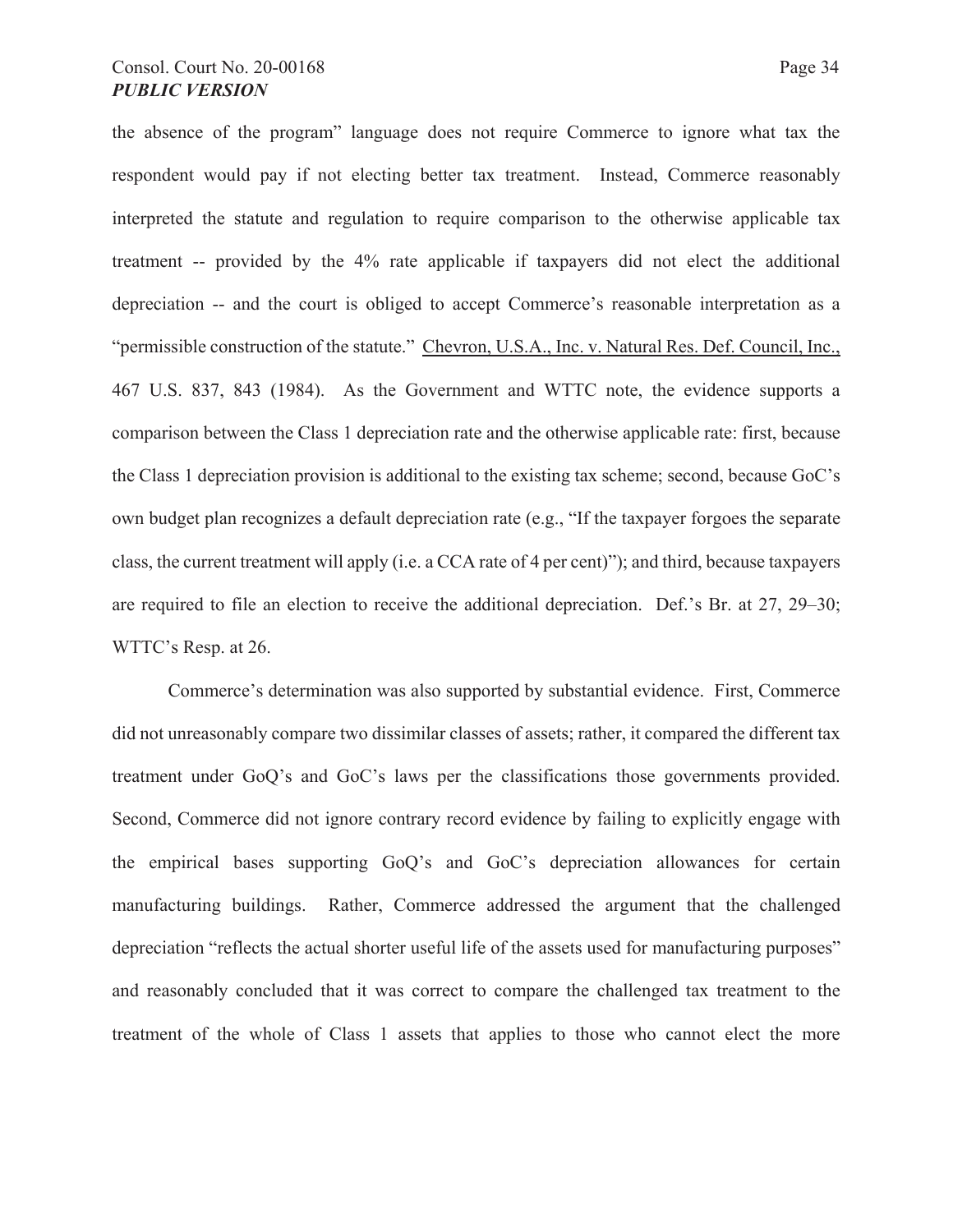# Consol. Court No. 20-00168 Page 35 *PUBLIC VERSION*

advantageous treatment.<sup>20</sup> IDM at 25. Finally, Commerce did not act unreasonably by declining to directly engage with the empirical bases governments stipulate as supporting their depreciation allowances or to treat those adequately supported rates as the normal rate or some other default or otherwise applicable rates. Rather, Commerce reasonably concluded that where a taxpayer can opt-in to more favorable treatment, it is reasonable for Commerce to confine its analysis to the comparisons provided for by law, even if the more favorable treatment better reflects economic reality. Where a government provides an option for more favorable tax treatment, Commerce is not required to undertake the analysis provided for by statute and regulations by comparing the challenged tax treatment to itself, even if the tax scheme as a whole attempts to accurately reflect the economic realities of specific taxpayers.<sup>21</sup> While the court's holding here does not prohibit Commerce from assessing empirical bases of a challenged tax program as might be appropriate to discharge its obligations under the statute and regulations where, for example, a non-elective tax

<sup>&</sup>lt;sup>20</sup> The language in the IDM in response to the Plaintiffs' challenge focuses on the appropriate comparator group instead of what is the actual rate of depreciation or the empirical bases of the depreciation allowed. Nonetheless, Commerce adequately engaged with the record evidence by taking the position that Commerce must make the comparisons provided for in the statute and regulation and the Plaintiffs' challenge would have Commerce make an improper comparison. Accordingly, Commerce is best understood as concluding that even if the actual rate of depreciation coincides with depreciation allowed, that will not then require Commerce to compare the tax treatment under the challenged program to itself. The court holds that Commerce's approach was not unreasonable or inconsistent with law, even if the more favorable tax treatment elected more accurately reflects economic wear and tear.

<sup>&</sup>lt;sup>21</sup> GoC's argument that "[t]here is no norm for determining what is "otherwise due" except . . . the country in question's own tax system," GoC's Br. at 19, is inapplicable where an election is available for more favorable tax treatment because the norm relied upon in such case is indeed provided by the country's own tax system. Similarly, GoC's argument that according to Commerce's own description "all claims for all tax deductions must be 'elected' by the taxpayer," GoC's Reply at 5, is also inapplicable as it ignores the practical difference that Commerce implicitly draws between a case in which a taxpayer can claim some tax benefit instead of none at all and one in which the taxpayer can claim a better tax benefit than a relatively worse one. The court's conclusion here is limited to the latter case.